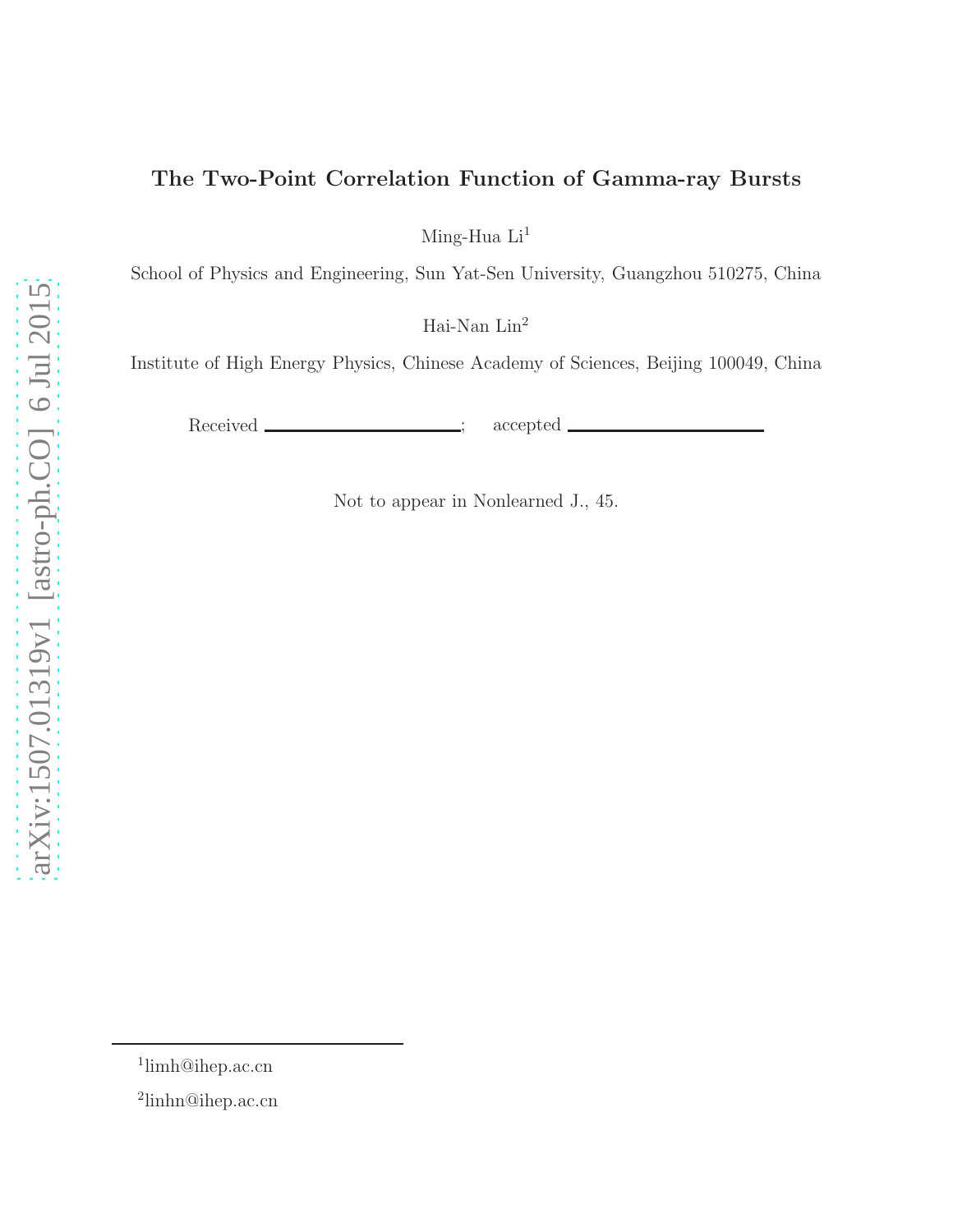# ABSTRACT

In this paper, we examine the spacial distribution of gamma-ray bursts (GRBs) using a sample of 373 objects. We subdivide the GRB data into two redshift intervals over the redshift range  $0 < z < 6.7$ . We measure the two-point correlation function (2PCF),  $\xi(r)$  of the GRBs. In determining the separation distance of the GRB pairs, we consider two representative cosmological models: a cold dark matter universe plus a cosmological constant  $\Lambda$ , with  $(\Omega_m, \Omega_\Lambda) = (0.28, 0.72)$  and an Einstein-de Sitter (EdS) universe, with  $(\Omega_{\rm m}, \Omega_{\Lambda}) = (1, 0)$ . We find a *z*-decreasing correlation of the GRB distribution, which is in agreement with the predictions of the current structure formation theory. We fit a power-law model  $\xi(r) = (r/r_0)^{-\gamma}$  to the measured  $\xi(r)$  and obtain an amplitude and slope of  $r_0 = 1235.2 \pm 342.6 \; h^{-1}$  Mpc and  $\gamma = 0.80 \pm 0.19$ (1 $\sigma$  confidence level) over the scales  $r = 200$  to  $10^4 h^{-1}$  Mpc. Our result provide a supplement to the measurement of matter correlation on large scales, while the matter distribution below 200  $h^{-1}$  Mpc is usually described by the correlation function of galaxies.

Subject headings: observations - gamma-ray bursts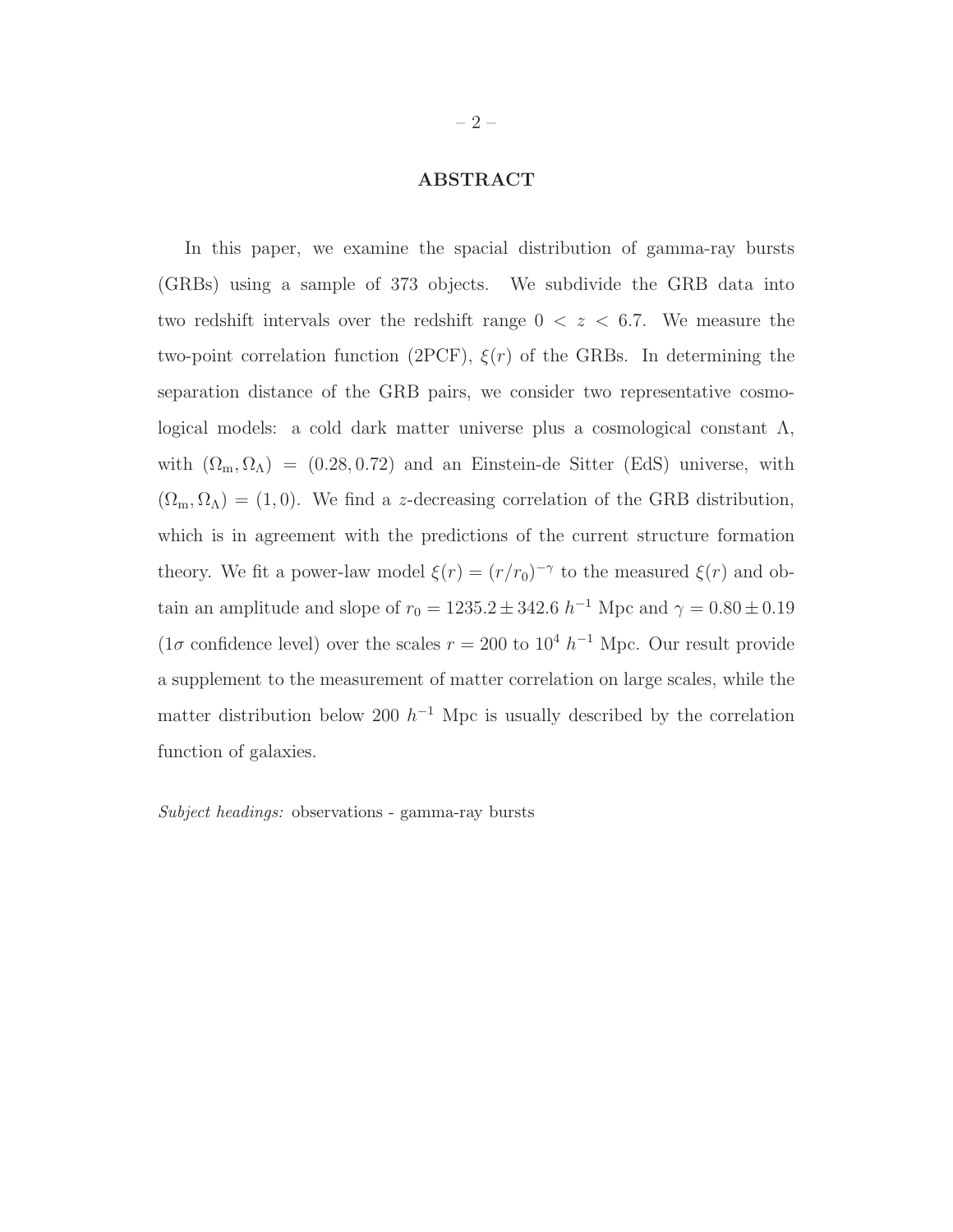### 1. Introduction

Redshift surveys of galaxies have long been carried out to study the large-scale structure (LSS) of our Universe. The two-point correlation function (2PCF) is a statistic that can be easily determined from a well-measured galaxy sample. Theoretical predictions of the 2PCF can also be made from different dark matter models and structure formation scenarios. Thus the 2PCF of galaxies or quasi-stellar objects (QSOs, or quasars) has been used as an important statistic to distinguish different theoretical models [\(Kundic 1997;](#page-17-0) [Eisenstein et al. 2005;](#page-16-0) [Ross et al. 2007](#page-18-0)).

Gamma-ray bursts (GRBs) are the most energetic events known to occur in the Universe. They are often associated with the death of massive stars and have a redshift up to  $z \sim 8$ . They are robust indicators of the matter-dense part of the intermediate- or even the high-redshift Universe. Their spacial distribution helps explore the LSS of the Universe. Although recent works suggested that GRBs have an anisotropic distribution in the sky [\(Cai et al. 2013;](#page-15-0) [Chang et al. 2014;](#page-15-1) [Wang & Wang 2014\)](#page-18-1), most studies have demonstrated that GRBs are distributed isotropically [\(Briggs 1996;](#page-15-2) [Meszaros et al. 2000](#page-17-1); [Magliocchetti et al. 2003](#page-17-2); [Vavrek et al. 2008\)](#page-18-2), the latter of which is demanded by the cosmological principle.

Besides its isotropic distribution in the sky, a homogeneous distribution of the GRBs is also expected. The discovery of a possible structure in the GRB sky distribution has been recently reported [\(Horvath et al. 2014](#page-16-1)). It has a redshift  $z \approx 2$  (at a distance of approximately ten billion light years away) and its size is about 2000 to 3000 Mpc. This excess clustering of GRBs has a statistical significance of  $3\sigma$  confidence level (c.l.) and therefore cannot be attributed to the sampling biases at this redshift. In the current structure formation theory, structures in today's Universe like galaxies and galaxy clusters etc. all stem from the primordial Gaussian random phase fluctuations of the mass density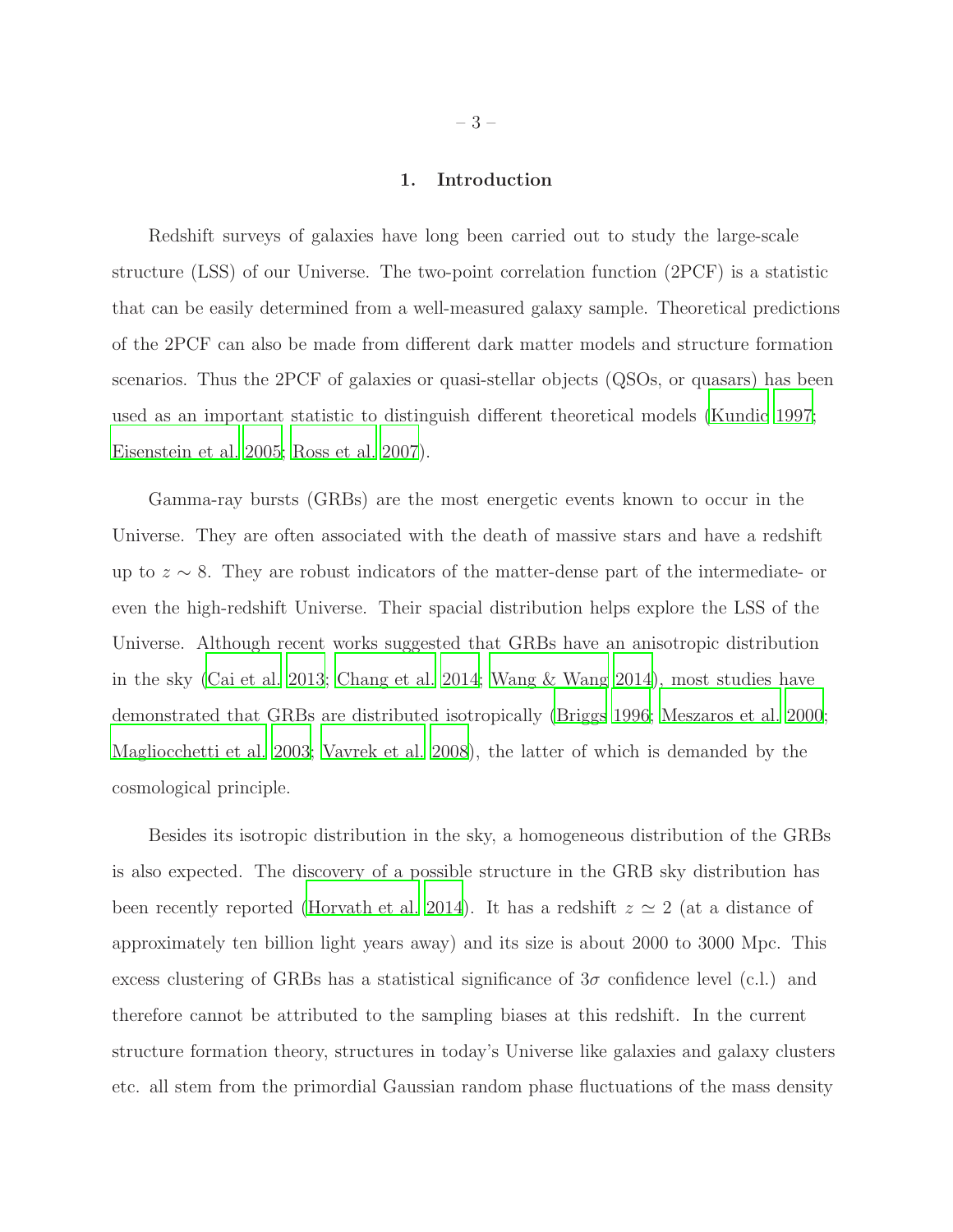field. Given the finite time from the end of the cosmic inflation to the present, the evolution of the non-linear structures in our Universe is limited. They should not be larger than the scale  $r_c$  on which the density contrast becomes  $\delta_c \simeq 1$  at present as predicted by the linear growth theory of density perturbations<sup>[1](#page-3-0)</sup> [\(Labini & Vasilyev 2008\)](#page-17-3). Since GRBs are potential tracers of normal matter, the discovery of this GRB structure (if confirmed by future investigations) casts new shadows on the cosmological principle as well as the current structure formation theory. In fact, a number of interesting results have been reported on the homogeneity scale of the galaxy and quasar distributions [\(Croom et al. 2005;](#page-15-3) [Yadav et al. 2005;](#page-18-3) [Sarkar et al. 2009;](#page-18-4) [Scrimgeour et al. 2012](#page-18-5)). To do a similar clustering analysis on the distribution of GRBs, the correlation function of the GRB distribution has to be first measured.

In this work, we measure the real-space two-point correlation function  $\xi(r)$  of GRBs. We use the catalogue presented by [Greiner \(2014](#page-16-2)). It contains 373 objects over a redshift range of  $0 < z < 6.7$  by September 3rd, 2014. We subdivide the samples into two redshift regimes:  $z < 2$  and  $z > 2$ . The 2PCF of each regime is calculated. We fit a power law to both of the measured  $\xi(r)$ . In numerical analysis, we prefer the  $\Lambda$ CDM (cold dark matter plus a cosmological constant) cosmological model, with  $(\Omega_m, \Omega_\Lambda) = (0.28, 0.72)$  over the Einstein-de Sitter (EdS) Universe, with  $(\Omega_{\rm m}, \Omega_{\Lambda}) = (1, 0)$ .

The rest of the paper is organized as follow: in Section 2, we introduce the methodology of the estimation of the correlation function, including the estimators, the biases, and the error calculations. In Section 3.1, we describe the data we use and the auxiliary random sample. In Section 3.2, we plot the measured  $\xi(r)$  for the GRBs. In Section 3.3, we fit a power law to the measured  $\xi(r)$  and give the best-fit values of amplitude and slope.

<span id="page-3-0"></span><sup>&</sup>lt;sup>1</sup>At the present time, on a scale smaller than  $r_c$ , the growth of density contrast would have become nonlinear.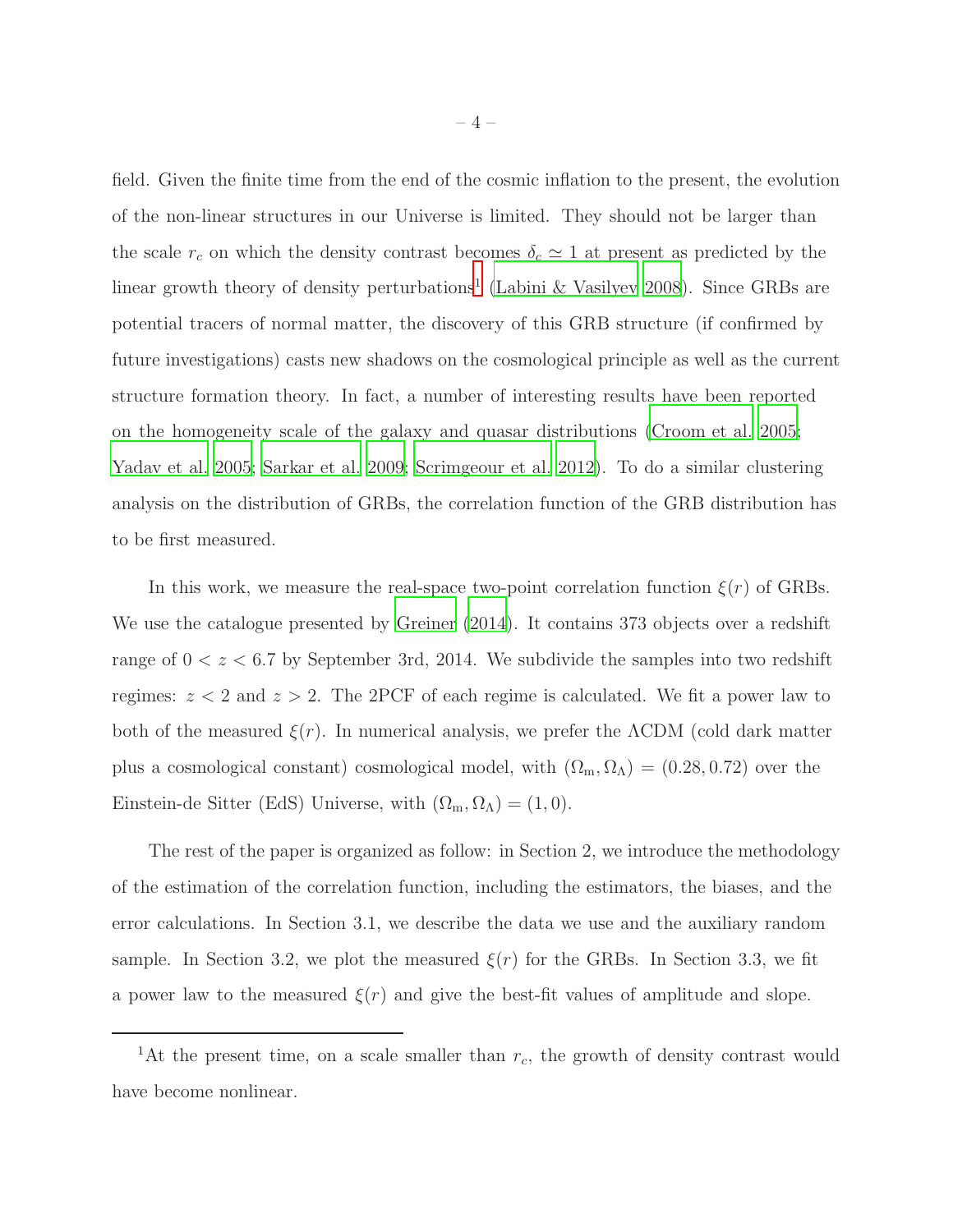Conclusion and discussions are presented in Section 4.

### 2. Estimation of the correlation function

## 2.1. The two-point correlation function and the estimators

The 2PCF,  $\xi(x)$ , is defined by the probability of finding an object in the spacial volume  $dV_1$  with another object in  $dV_2$  that is separated by a distance x, i.e. [\(Peebles 1980\)](#page-17-4)

$$
dP = \bar{n}^2 [1 + \xi(x)] dV_1 dV_2.
$$
 (1)

 $\bar{n}$  is the mean number density of the objects. For statistical estimation of  $\xi(x)$ , an auxiliary random sample of  $N_R$  points must be generated in a window W. A window W is a three-dimensional space of volume V equivalent to that on which the observation is made. Following [Kerscher et al. \(2000\)](#page-17-5), we define the pair count with a unitary function  $F(\mathbf{x}, \mathbf{y})$ :

<span id="page-4-0"></span>
$$
N_{DR}(r) = \sum_{\mathbf{x} \in D} \sum_{\mathbf{y} \in R} F(\mathbf{x}, \mathbf{y}).
$$
\n(2)

The summation runs over all the coordinates of objects (represented by  $x$  and  $y$ ) in the observed data set  $D$  and the random sample  $R$  in the window  $W$ . The value of the function  $F(\mathbf{x}, \mathbf{y})$  equals 1 when the separation of the two objects is within the distance  $d(\mathbf{x}, \mathbf{y}) \in [r - \Delta r/2, r + \Delta r/2]$  or otherwise equals 0.  $d(\mathbf{x}, \mathbf{y})$  is the comoving distance between the two objects and  $\Delta r$  is the bin width being used in the statistical estimation of  $\xi(r)$ . With these preparations, we can determine the 2PCF from the observed data.

Several estimators of  $\xi(r)$  are popular. One was presented by [Davis & Peebles \(1983\)](#page-16-3), i.e. the DP estimator,

$$
\hat{\xi}_{\rm DP}(r) = \frac{DD(r)}{DR(r)} - 1.
$$
\n(3)

 $DD(r)$  is the normalized number of all pairs of GRBs in the observed data set and is given as  $DD(r) \equiv N_{DD}(r)/[N_D(N_D-1)]$ , where  $N_D$  is the total number of GRBs in the data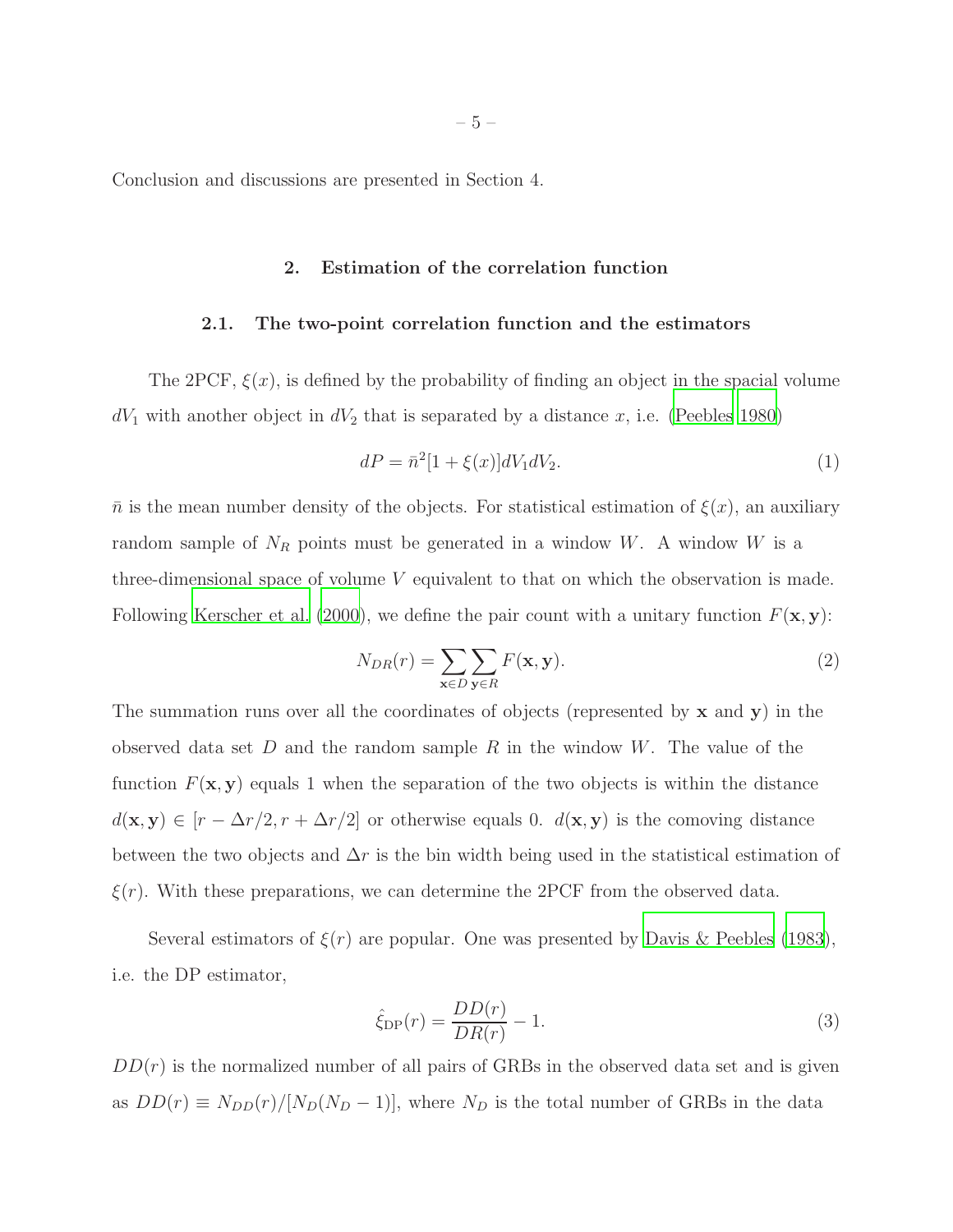set.  $DR(r) \equiv N_{DR}(r)/(N_D N_R)$  is the normalized number of pairs between the data and the random sample with separation of  $d(\mathbf{x}, \mathbf{y}) \in [r - \Delta r/2, r + \Delta r/2]$ .  $N_{DD}(r)$  is defined in a similar way as  $N_{DR}(r)$  in equation [\(2\)](#page-4-0), while 'D' and 'R' refer respectively to the observed data set of GRBs and the auxiliary random catalogue. Two other widely used estimators are the Landy-Szalay (LS) estimator  $\hat{\zeta}_{LS}(r)$  [\(Landy & Szalay 1993](#page-17-6)) and the Hamilton estimator  $\hat{\xi}_{\text{Ham}}(r)$  [\(Hamilton 1993\)](#page-16-4):

$$
\hat{\xi}_{\text{LS}}(r) = \frac{DD(r) - 2DR(r) + RR(r)}{RR(r)},\tag{4}
$$

$$
\hat{\xi}_{\text{Ham}}(r) = \frac{DD(r)RR(r)}{[DR(r)]^2} - 1.
$$
\n(5)

 $RR(r) \equiv N_{RR}(r)/[N_R(N_R-1)]$  refers to the normalized number of pairs with the separation mentioned above in the random sample.  $N_{RR}(r)$  is defined in a similar way as  $N_{DR}(r)$  in equation [\(2\)](#page-4-0).

# 2.2. The biases

A relevant problem for estimating the 2PCF is that there might be systematic biases and stochastic noise which perturbs any real determination of the 2PCF, especially on small-amplitude values of  $\xi(r)$ . At small distances, the estimators mentioned above have very similar performances. However, on large scales, they are not totally equivalent and some of them could be biased.

Generally speaking, for a valid statistical estimator of the quantity  $X$ , the sample average  $\overline{X}$  in a finite volume V, i.e.  $\overline{X(V)}$ , must satisfy [\(Gabrielli et al. 2004\)](#page-16-5)

$$
\lim_{V \to \infty} \overline{X(V)} = \langle X \rangle,\tag{6}
$$

where  $\langle X \rangle$  is the ensemble average. For a finite sample volume V, there is a systematic bias in the estimator  $\hat{X}$ . An unbiased estimator is the one that satisfies  $\overline{X(V)} = \langle X \rangle$ .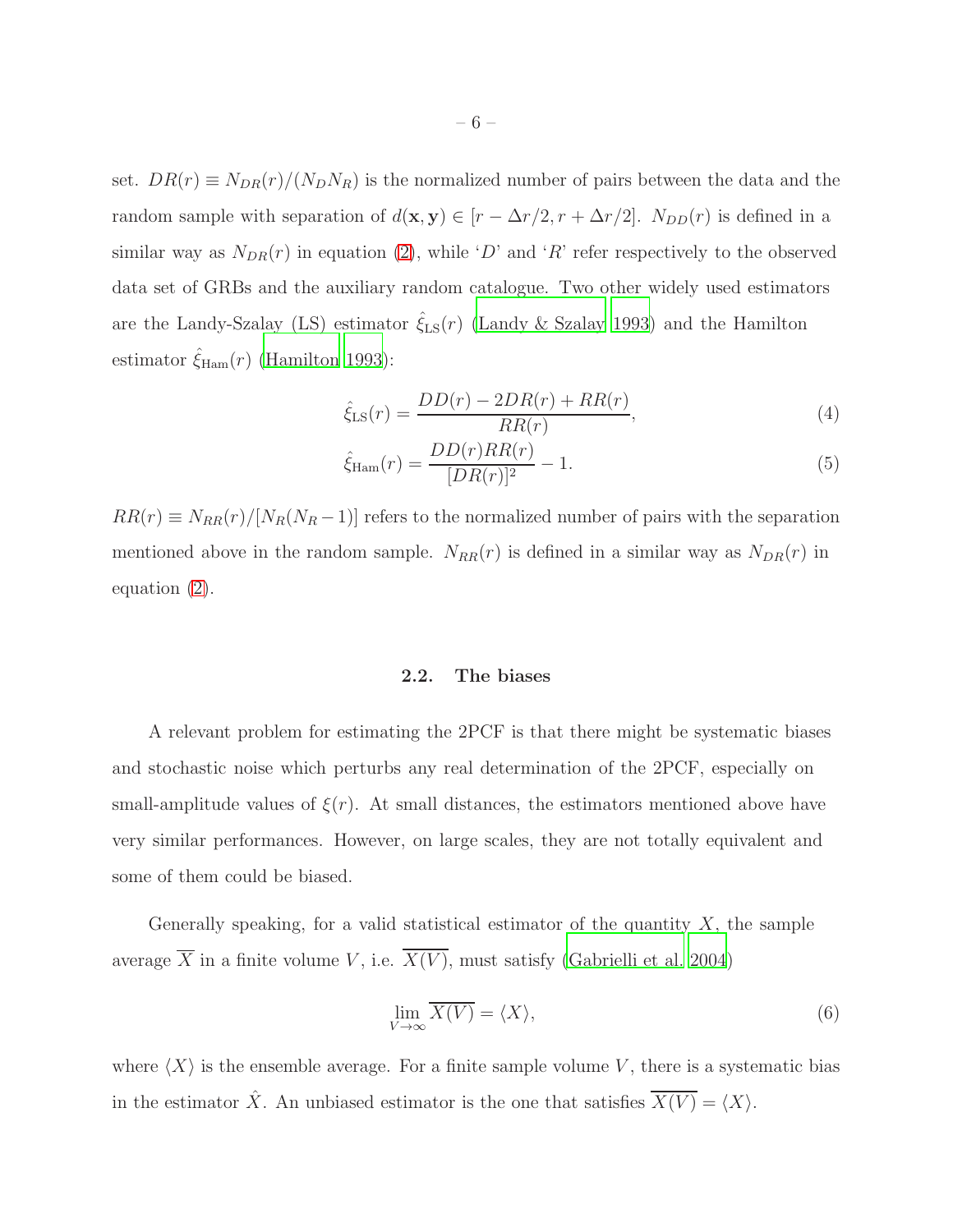The LS estimator is generally biased as the DP and Hamilton estimators. There are also other two biased estimators that are commonly used, i.e. the natural estimator and the Hewett estimator. Numerical tests on artificial distributions have been done to study biases in these estimators [\(Pons-Borderia et al. 1999](#page-17-7); [Labini & Vasilyev 2008](#page-17-3)). It has been found that on large scales, the LS estimator and the Hamilton estimator significantly outperform the rest [\(Pons-Borderia et al. 1999](#page-17-7)). The LS estimator has an indistinguishable performance as the Hamilton estimator but is less sensitive to the size of the random sample,  $N_R$ . Thus it is more preferable from a practical point of view.

In this work, we focus on the LS estimator of  $\xi(r)$ , while the DP and Hamilton estimator are also used for comparison. A detailed comparison of these estimators can be found in [Kerscher et al. \(2000\)](#page-17-5), while alternative estimators (such as the full-shell estimator and the geometric estimator, etc.) were proposed in [Kerscher et al. \(2000\)](#page-17-5) and [Labini & Vasilyev \(2008\)](#page-17-3).

#### 2.3. The errors

A limited sample would result in a large likely error or variance. A proper way of estimating errors could reduce this effect to the least. There are several ways<sup>[2](#page-6-0)</sup> to determine the measured errors of the 2PCF of GRBs. Three most common ones are the Poisson estimate, the 'field-to-field' (FtF) error, and the jackknife estimate. The *Poisson* estimate of the errors of  $\xi(r)$  is given as:

$$
\sigma_{\text{Poi}}(r) = \frac{1 + \xi(r)}{DD(r)}.\tag{7}
$$

<span id="page-6-0"></span><sup>2</sup>One can refer to [Hamilton \(1993](#page-16-4)) and see the references therein. A so-called 'cox process' has also been given in [Pons-Borderia et al. \(1999\)](#page-17-7).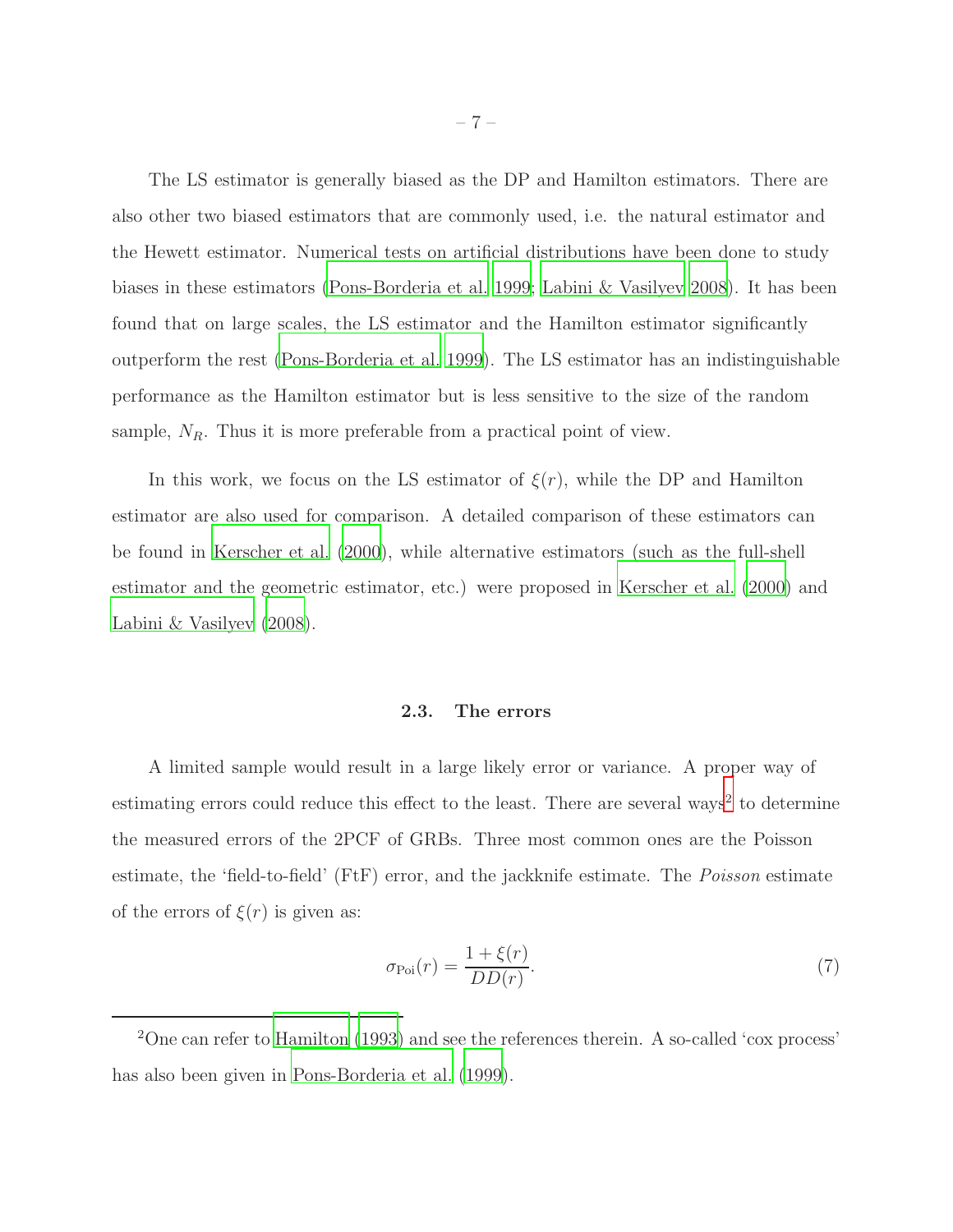The second method is the 'FtF' method. In this method, the whole sample is divided into  $N_b$  subsamples. The 2PCF of each subsample is calculated, i.e.  $\xi_i(r)$  with  $i = 1, 2, ..., N_b$ . The error is calculated by

$$
\sigma_{\text{FtF}}^2(r) = \frac{1}{N_b - 1} \sum_{i=1}^{N_b} \frac{DR_i(r)}{DR(r)} [\xi_i(r) - \xi(r)]^2.
$$
 (8)

 $\xi(r)$  is the estimate of the 2PCF on the entire sample. For our studies, the entire sample of GRBs, which has a redshift range of  $z \in [0, 6.7]$ , is divided into seven redshift bins with the interval of [1.](#page-24-0) Thus there is  $N_b = 7$ . Details of the subsamples are given in Table 1.

The third way to estimate the errors of  $\xi(r)$  is called the *jackknife* estimate. It is given as

<span id="page-7-0"></span>
$$
\sigma_{\text{Jack}}^2(r) = \sum_{i'=1}^{N'} \frac{DR_{i'}(r)}{DR(r)} [\xi_{i'}(r) - \xi(r)]^2.
$$
\n(9)

Like the 'FtF' method, the entire sample is divided into N' subsamples.  $\xi_{i'}(r)$  denotes the estimate of the 2PCF on all of the  $(N' - 1)$  subsamples except the *i*-th one.

On small scales  $r \lesssim 10h^{-1}$  Mpc (h is the Hubble constant in units of 100 km s<sup>-1</sup> Mpc<sup>-1</sup>), all these errors have comparable magnitudes, while above this scale (up to  $r \simeq 100h^{-1}$  Mpc), the jackknife and 'FtF' errors are considerably larger than the Poisson estimate [\(Ross et al. 2007](#page-18-0)). In addition, on small scales, the jackknife method gives smallest fluctuations of the three and is thus more efficient [\(Scranton et al.](#page-18-6) [2002;](#page-18-6) [Zehavi et al. 2002](#page-18-7)). So in this work, we make use of the jackknife method to estimate the errors of the measured 2PCF. Like the 'FtF' error, we divide the whole GRB sample into 7 subsamples as well as 7 redshift bins. Each subsample corresponds to one of these redshift bins. Thus there is  $N' = 7$ .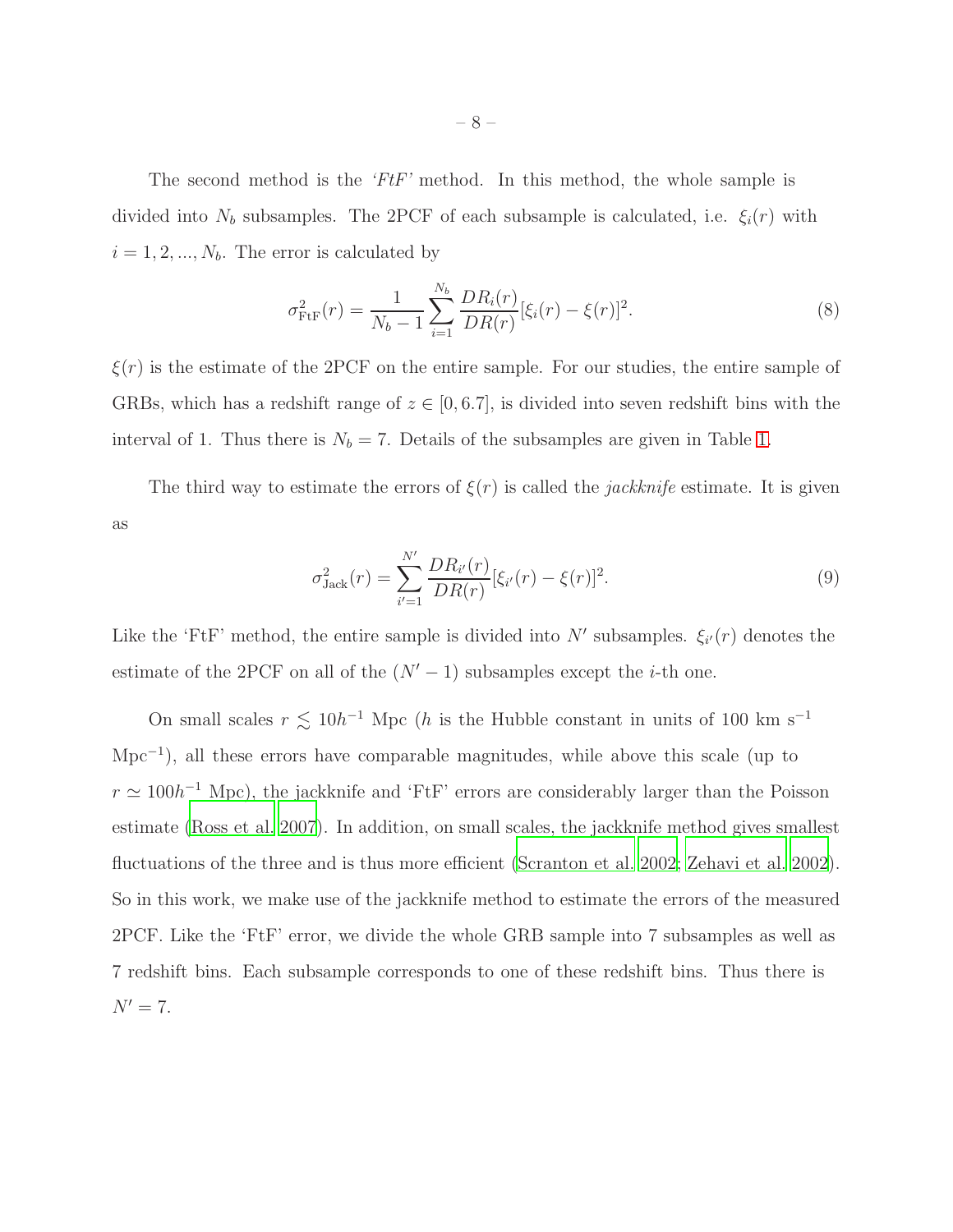### 3. Data and Results

#### 3.1. The GRB data and the random catalogue

We use the GRB catalogue<sup>[3](#page-8-0)</sup> presented by J. Greiner to determine the 2PCF. It is a subjective collection of GRBs that are detected by a number of satellites and programs, i.e. BATSE, RXTE, BeppoSAX, HETE-2, Interplanetary Gamma-Ray Burst Timing Network (IPN), INTEGRAL, Swift, AGILE, and the Fermi Gamma-Ray Observatory. The catalogue contains thousands of objects and is updated almost everyday. We use the data that were released before September 3rd in 2014. Among those 398 objects which have the redshift measured, only 375 of them are well determined. 300 (about 80%) of them come from one source, the Swift satellite. The rest of the samples come from Fermi Gamma-Ray Observatory, HETE-2, and other telescopes. For the others only an upper limit is provided. We subdivide these 375 GRBs into 10 redshift intervals with effective redshifts from  $z = 0$ to 9.2. In the redshift bins with  $z > 7$  in the catalogue, there are only two GRBs: the GRB 090423 ( $z = 8.26$ ) and the GRB 090429B ( $z = 9.2$ ). They are omitted in our studies since they have little statistical significance.

Therefore, we base our research on these  $N_D = 373$  GRBs that have redshifts and angular positions well determined. They cover a redshift range of  $0 < z < 6.7$  and we use  $N' = 7$  for the estimates of  $\xi(r)$  and the jackknife errors. Robustness of the estimators introduced in the last section has been well demonstrated for a sample of hundreds of objects [\(Shaver 1984,](#page-18-8) [1987;](#page-18-9) [Shanks et al. 1987;](#page-18-10) [Anderson et al.](#page-15-4) [1988](#page-15-4); [Iovino & Shaver 1988;](#page-16-6) [Mo & Fang 1993;](#page-17-8) [Shanks & Boyle 1994](#page-18-11); [Croom & Shanks 1996;](#page-15-5) [Pons-Borderia et al. 1999;](#page-17-7) [Kerscher et al. 2000\)](#page-17-5). The GRB data we use are listed in Table 3 which is publicly available

<span id="page-8-0"></span> $3$  See <http://www.mpe.mpg.de/~jcg/grbgen.html>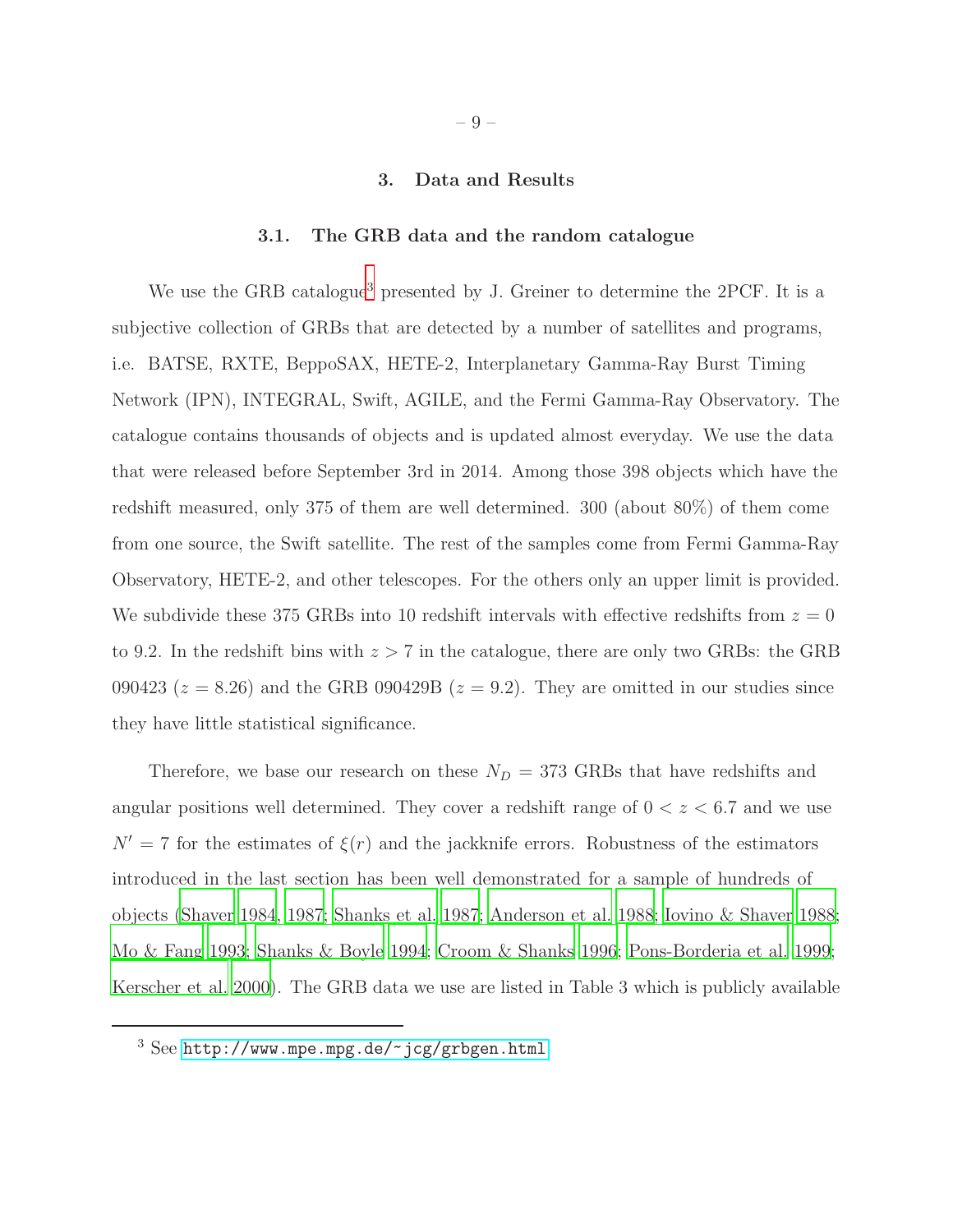online[4](#page-9-0) . The redshift distribution of the data are presented in Table [1](#page-24-0) and Figure [1.](#page-19-0) The density of random points used is 20 times the density of GRBs. We use bin widths of  $\Delta$ log(s) =  $2h^{-1}$  Mpc.

# 3.2. The real-space two-point correlation function  $\xi(r)$

The measured values of 2PCF heavily rely on the assumed cosmology in that the comoving separation of the GRBs are model dependent. In this work, two cosmological models are considered: 1) the Lambda-cold dark matter (ΛCDM) cosmological model which uses the parameters determined from the nine-year Wilkinson Microwave Anisotropy Probe (WMAP) observations [\(Bennett et al. 2013;](#page-15-6) [Hinshaw et al. 2013\)](#page-16-7) in conjunction with other observations<sup>[5](#page-9-1)</sup>, with  $(\Omega_m, \Omega_\Lambda) = (0.28, 0.72); 2$  an Einstein-de Sitter (EdS) cosmological model, with  $(\Omega_m, \Omega_\Lambda) = (1, 0)$ .

The 2PCFs of the GRB data for different densities of the random points are presented in Figure [2.](#page-20-0) We plot these to study the potential impacts of the statistical noise on the results. They cover a distance scale up to  $\sim 800h^{-1}$  Mpc. Most GRB pairs in the data have a separation distance over  $100h^{-1}$  Mpc. The current structure formation theory predicts that on such a scale, the clustering of matter remains in the linear regime even today [\(Springel et al. 2005](#page-18-12); [Eisenstein et al. 2007](#page-16-8)). The redshift space distortions<sup>[6](#page-18-13)</sup> due to the

<span id="page-9-1"></span><sup>5</sup> Other observations include the high- $\ell$  cosmic microwave background (CMB) power spectrum data [\(Fowler et al. 2010;](#page-16-9) [Das et al. 2011](#page-16-10); [Keisler et al. 2011](#page-16-11); [Reichardt et al. 2012](#page-17-9)), the baryonic acoustic oscillation (BAO) data [\(Beutler et al. 2011](#page-15-7); [Padmanabhan et al. 2012;](#page-17-10) [Anderson et al. 2012;](#page-15-8) [Blake et al. 2012\)](#page-15-9), and a new  $H_0$  measurement [\(Riess et al. 2011\)](#page-18-14).

<sup>6</sup> See Section 9.4 in [Dodelson \(2008](#page-16-12)).

<span id="page-9-0"></span><sup>4</sup> The GRBs data we use is presented in a text format, which is publicly available online.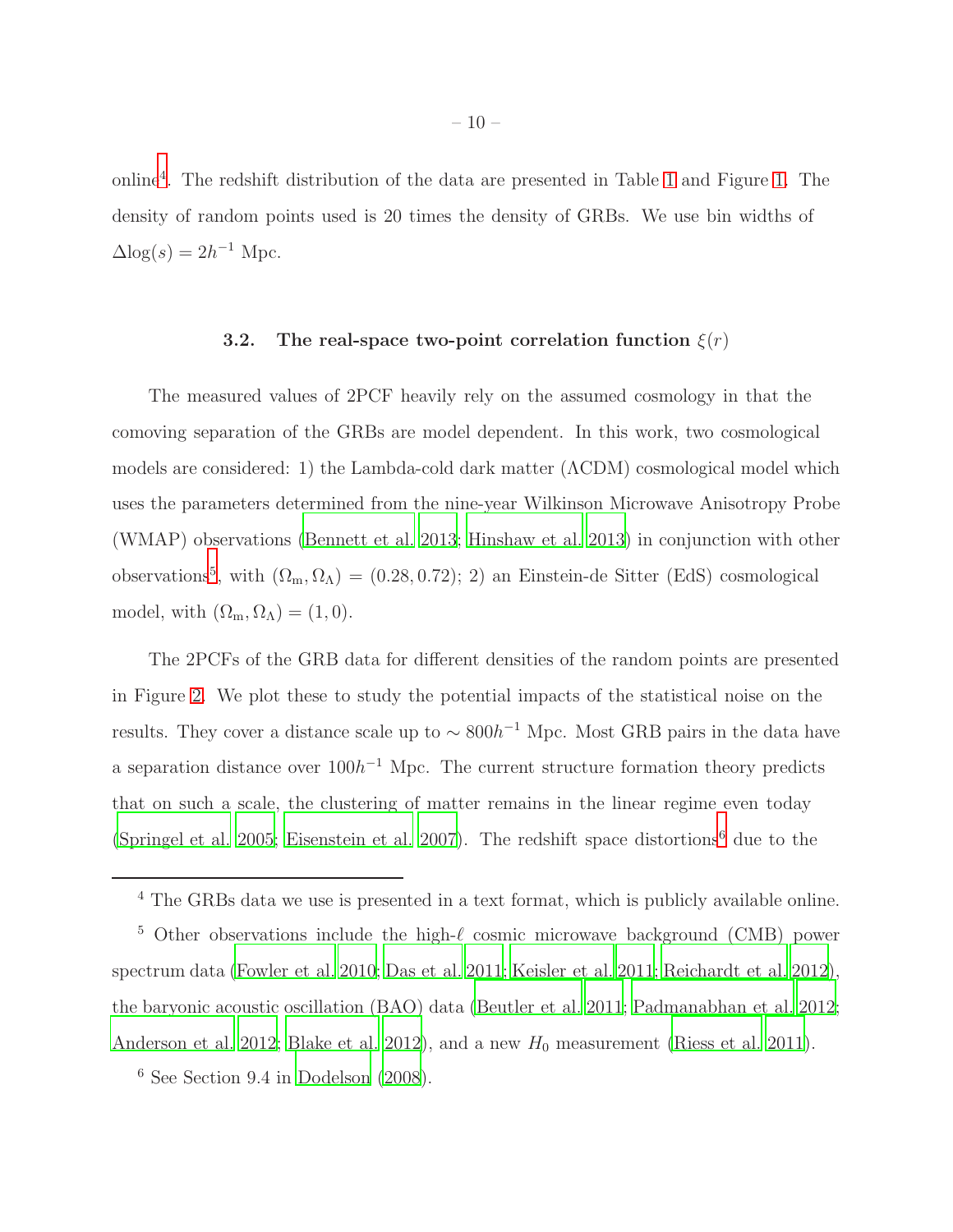small-scale peculiar velocities of the objects and the redshift variances are also minimal on this scale [\(Ross et al. 2007\)](#page-18-0). Thus the difference between the redshift-space and the real-space correlation functions on such large scales could be negligible.

Two other comments on Figure [2](#page-20-0) are necessary. The first one is that the  $\xi(r)$  of GRBs is quite scattered on scales below  $100h^{-1}$  Mpc. The poor performance of the estimates of  $\xi(r)$  and its errors on such a scale is due to the lack of data for  $r < 100h^{-1}$  Mpc. Most GRBs have been found to have a separation with each other above  $100h^{-1}$  Mpc. More observations are needed to improve the performance of the analysis on  $r < 100h^{-1}$  Mpc. On the scale  $r > 100h^{-1}$  Mpc, the results don't show much difference for varying the objects density in the random catalogue. Thus they are more reliable and can be used to find the possible power law fit of  $\xi(r)$ .

The second one is that it shows a 'bump' at  $r = 200h^{-1}$  Mpc in the measured  $\xi(r)$ for the GRB sample. For an EdS Universe, it is located at  $r \simeq 100h^{-1}$  Mpc. For different number densities of the random points, the bump exists, implying that it cannot be attributed to statistical noise. In cosmology, the temperature drop of the Universe at about 380,000 years after the big bang would cause a sudden decline of sound speed in the matter fluid. This would leave the oscillations in it become frozen [\(Martinez et al. 2009\)](#page-17-11). For the  $\Lambda$ CDM model with  $(\Omega_m, \Omega_\Lambda) = (0.28, 0.72)$ , the signal manifests as a peak at about  $100h^{-1}$  Mpc in the correlation function for the galaxy distribution [\(Eisenstein et al. 2005\)](#page-16-0), which is about  $100h^{-1}$  Mpc away from the 'bump' we discovered. However, since the size of the GRB sample we use is not sufficiently large, whether these two have any physical connections or not is still subject to future investigations.

To study the redshift evolution of the 2PCF for GRBs, the entire GRB samples are subdived into two groups with  $z < 1.5$  (173 objects) and  $z > 1.5$  (200 objects). The 2PCFs are calculated for each group for the  $\Lambda$ CDM model with  $(\Omega_{\rm m}, \Omega_{\Lambda}) = (0.28, 0.72)$  and are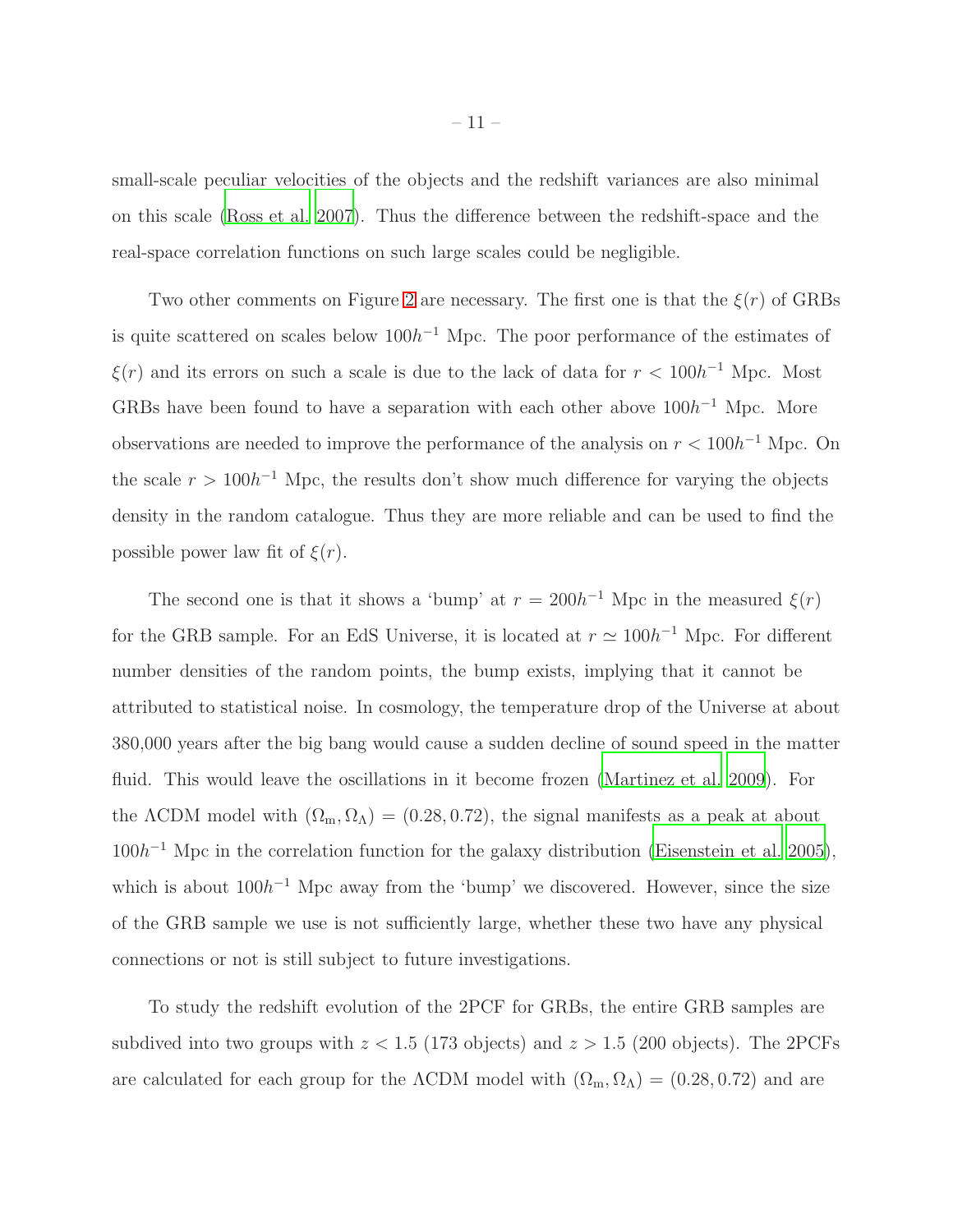plotted in Figure [3](#page-21-0) for comparison. From Figure [3,](#page-21-0) it is found that on the scales  $r < 10^3 h^{-1}$ Mpc, the low-z group of GRB samples have a higher correlation amplitude than the high-z group. This is compatible with the current structure formation theory predicting that the precursors of GRBs with low redshifts would have more time to grow and thus would become more correlated with each other. The differences become small and indistinguishable on scales  $r \gtrsim 5 \times 10^{2} h^{-1}$  Mpc. In fact, some previous studies have suggested a z-increasing correlation behavior in quasars and halos [\(Kundic 1997;](#page-17-0) [La Franca et al. 1998;](#page-17-12) [Gao et al.](#page-16-13) [2005\)](#page-16-13). [Kundic \(1997\)](#page-17-0) had reported that the amplitude of the quasar correlation function of the high-redshift samples  $(z > 2)$  was significantly higher than that of the low-redshift sample  $(z < 2)$ . As shown in Figure [3,](#page-21-0) this is not the case for the GRB samples. More discussions are presented in Section [4.](#page-12-0)

## **3.3.** A power law fit to  $\xi(r)$

A power law of the form

<span id="page-11-0"></span>
$$
\xi(r) = \left(\frac{r}{r_0}\right)^{-\gamma} \tag{10}
$$

has been respectively fitted to the 2PCFs of galaxies and galaxy clusters for a cold dark matter (CDM) Universe  $(\Omega_m = 1)$ , using a least- $\chi^2$  technique. For the case of galaxies, on scales  $r \leq 10h^{-1}$  Mpc, the correlation length  $r_0$  has a best-fit value of 3.76  $\leq r_0 \leq 7.3 h^{-1}$ Mpc, with the exponent index  $1.5 \leq \gamma \leq 1.8$  [\(Davis & Peebles 1983;](#page-16-3) [Maddox et al. 1990;](#page-17-13) [Hermit 1996](#page-16-14); [Zehavi et al. 2002](#page-18-7), [2004\)](#page-18-15). The values vary somewhat from literature to literature depending on the galaxy sample utilized, the estimator used, and the weighting scheme employed, etc. For the case of galaxy clusters, the 2PCF also follows a power law, i.e  $\xi_{\rm cc}(r) = (r/r_0)^{-1.8}$ , with  $13 \le r_0 \le 25 h^{-1}$  Mpc [\(Bahcall 1988](#page-15-10); [Peacock & West 1992](#page-17-14); [Postman, Huchra, & Geller 1992](#page-17-15); [Nichol et al. 1992;](#page-17-16) [Dalton et al. 1992](#page-15-11), [1994\)](#page-16-15).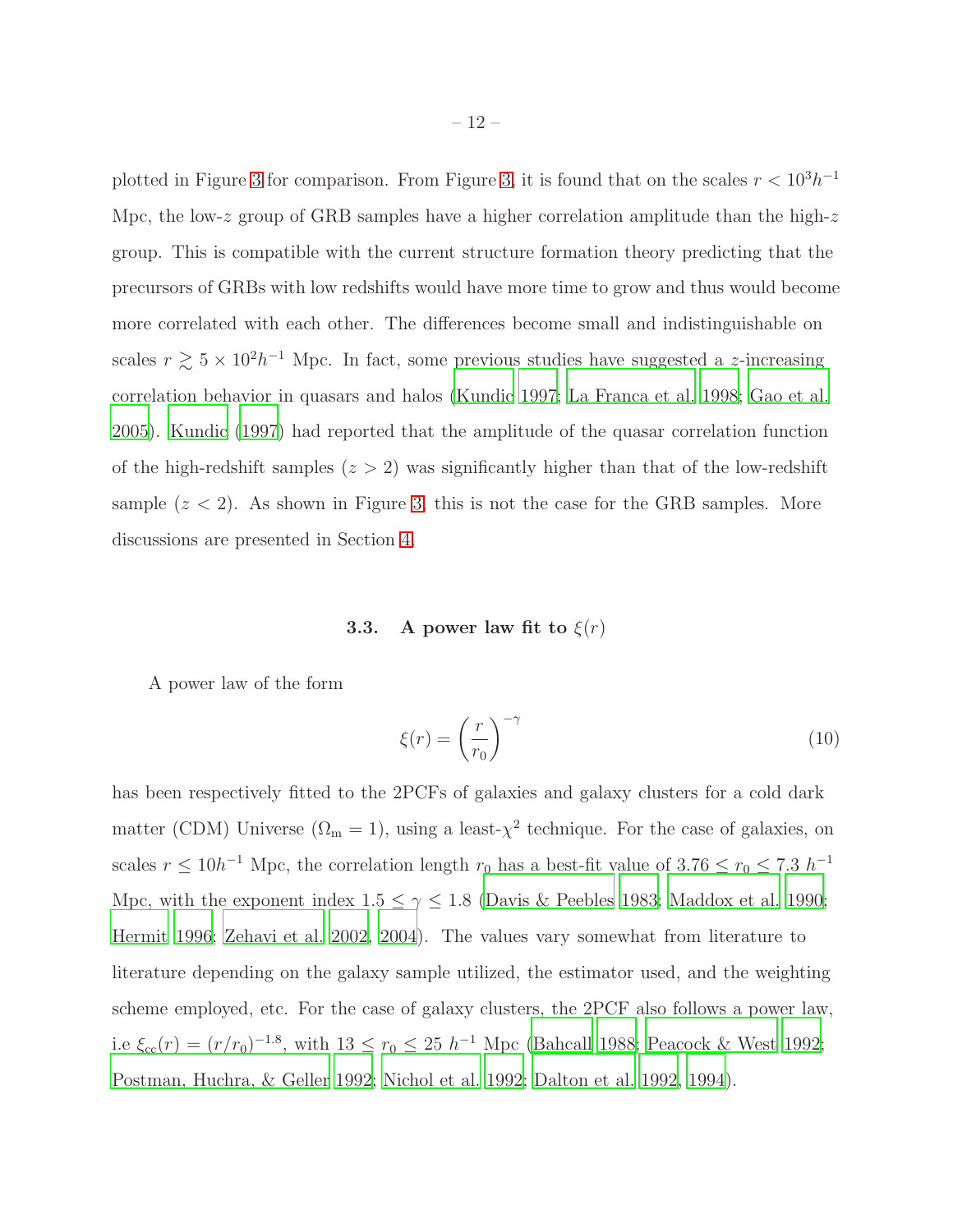A power-law model of the same form as equation [\(10\)](#page-11-0) has also been fitted to the measured  $\xi(r)$  of GRBs above  $100h^{-1}$  Mpc in Figure [4.](#page-22-0) The parameters  $r_0$  and  $\gamma$  are determined by a least- $\chi^2$  procedure. In the  $\Lambda$ CDM cosmology, we find a best-fit power law with  $r_0 = (1235.2 \pm 342.6) h^{-1}$  Mpc and  $\gamma = 0.80 \pm 0.19$  (1 $\sigma$  confidence level) on scales  $r = 200$  to  $10^4 h^{-1}$  Mpc. In the EdS Universe, the results are  $r_0 = (322.4 \pm 92.3) h^{-1}$  Mpc and  $\gamma = 0.62 \pm 0.20$  (1 $\sigma$  confidence level). The values of  $r_0$  and  $\gamma$  for both cosmological models are presented in Table [2.](#page-24-1) The scale-length  $r_0$  in the power law  $\xi(r) = (r/r_0)^{-\gamma}$  is not very well determined in the analysis. That is because the data points of measured  $\xi$ have large error bars, due to the limited size of the GRB sample. This would be improved once a larger sample of GRBs with well-determined redshifts are available for the analysis.

Most galaxies have a redshift  $z < 1.5$ . For a comparison with the best-fit power law to that of galaxies, we fit a power law to those GRBs with  $z < 1.5$ . This sub-catalogue contains 173 objects. We obtained a best-fit  $r_0 = 181.4 \pm 113.9 h^{-1}$  Mpc and  $\gamma = 1.12 \pm 0.46$ , with  $\bar{\chi}^2_{\rm min} = 0.54$ . The best-fit result was presented in Figure [5.](#page-23-0) The 1 $\sigma$ -error bars are calculated from the jackknife method by equation [\(9\)](#page-7-0) with the  $N' = 5$ .

#### 4. Conclusions and Discussions

<span id="page-12-0"></span>Up to now, the studies of the correlation function  $\xi(r)$  have usually been limited to the galaxy samples at low redshift, i.e.  $0 < z \leq 1$ . In this paper, we extended this work to the GRBs samples. Many of them have a redshift range of  $z > 1$  and thus can be used to explore the matter clustering and its evolution in the earlier Universe. We calculated the 2PCF  $\xi(r)$  for the GRB samples from [Greiner \(2014\)](#page-16-2). We considered two popular cosmological model in estimating  $\xi(r)$ , a  $\Lambda$ CDM cosmology with  $(\Omega_{\rm m}, \Omega_{\Lambda}) = (0.28, 0.72)$ , and an EdS one with  $(\Omega_m, \Omega_\Lambda) = (1, 0)$ . We found that in the  $\Lambda$ CDM Universe, the  $\xi(r)$ for the GRB samples on large  $r \approx 200$  to  $10^4 h^{-1}$  Mpc) follows a best-fit power law with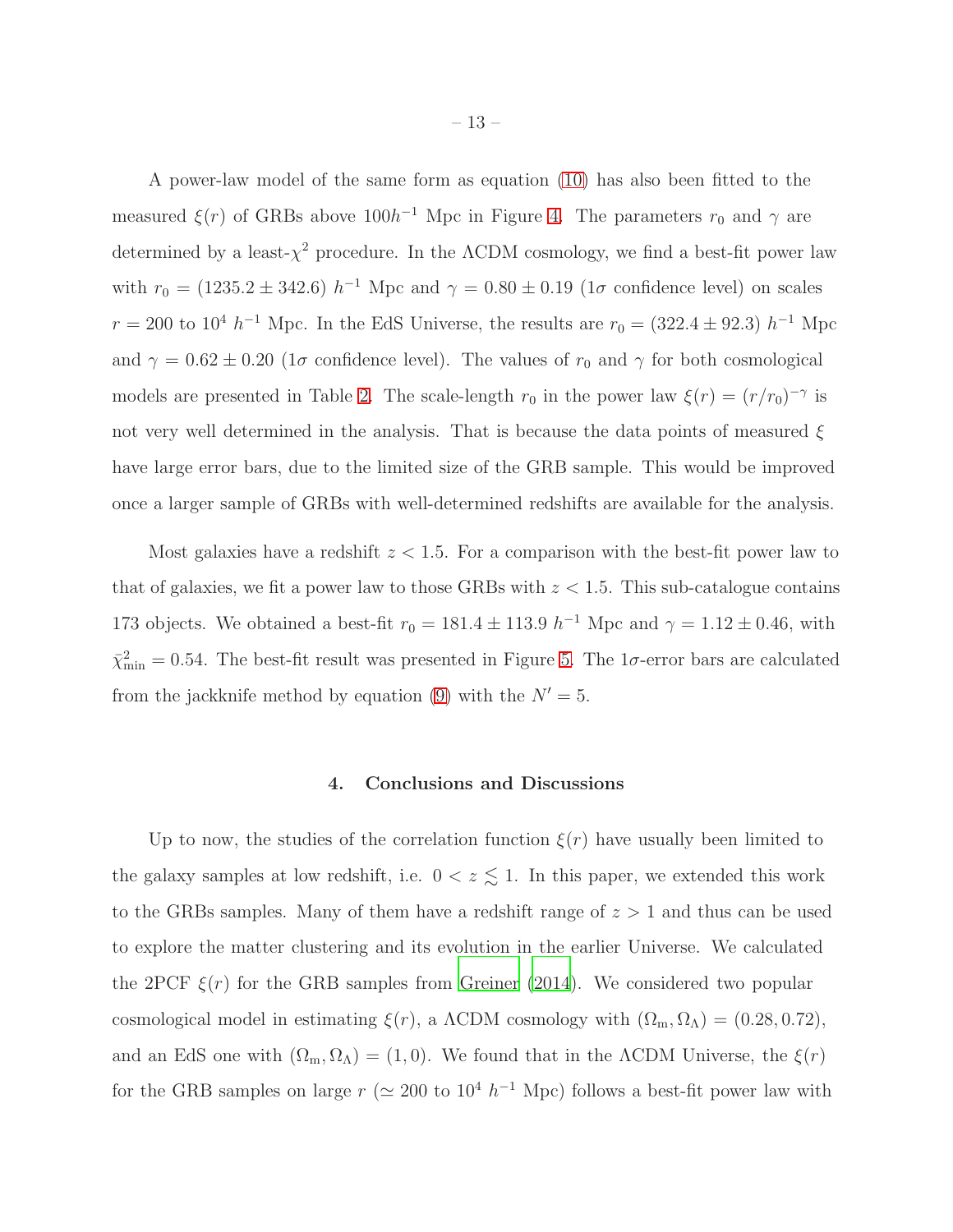$r_0 = (1235.2 \pm 342.6) h^{-1}$  Mpc and  $\gamma = 0.80 \pm 0.19$  (1 $\sigma$  confidence level). For the EdS Universe, the results are  $r_0 = (322.4 \pm 92.3) h^{-1}$  Mpc and  $\gamma = 0.62 \pm 0.20$  (1 $\sigma$  confidence level). Both correlation functions showed systematic deviations from the best-fit power law below the scale  $r = 200h^{-1}$  Mpc. We concluded these departures are due to the volume-limited sample, which has insufficient GRB pairs with separation below  $100h^{-1}$ Mpc. In fact, on the scale  $r < 100h^{-1}$  Mpc, the matter distribution in our Universe is usually determined by the redshift galaxy survey, such as the Sloan Digital Sky Survey (SDSS) [\(Aihara et al. 2011](#page-15-12)). Our work provided a supplement for the measurement of the matter correlation on scales  $r > 200h^{-1}$  Mpc. For a better performance of the measurement of  $\xi(r)$  for GRBs on smaller scales, which can be used to compare with the results obtained from the galaxy survey below  $100h^{-1}$  Mpc, further observations are needed.

In fact, since the GRB sample we used is not large enough, one has to take these results with a grain of salt. Besides, the Wilkinson Microwave Anisotropy Probe (WMAP) [\(Bennett et al. 2013](#page-15-6)) and the PLANCK satellite [\(Ade et al. 2013](#page-15-13)) have provided unprecedentedly precise measurements of the anisotropy and the inhomogeneity of the matter distribution in the early Universe. To answer the questions mentioned above, one may have to use the WMAP/PLANCK observational data for a combined analysis. A more careful clustering analysis of the medium redshift Universe using the WMAP/PLANCK observations together with the quasars and GRB data is currently undertaking. We hope that the results would shed new light on the structure formation theory and the inhomogeneities of our early Universe.

We are grateful to Zhi-Bing Li from the Sun Yat-Sen University and Zhe Chang from the Institute of High Energy Physics for all the useful discussions and suggestions. The final version of the manuscript has greatly benefited from the careful scrutiny of the referee. This work is based on the GRB catalogue presented by Jochen Greiner at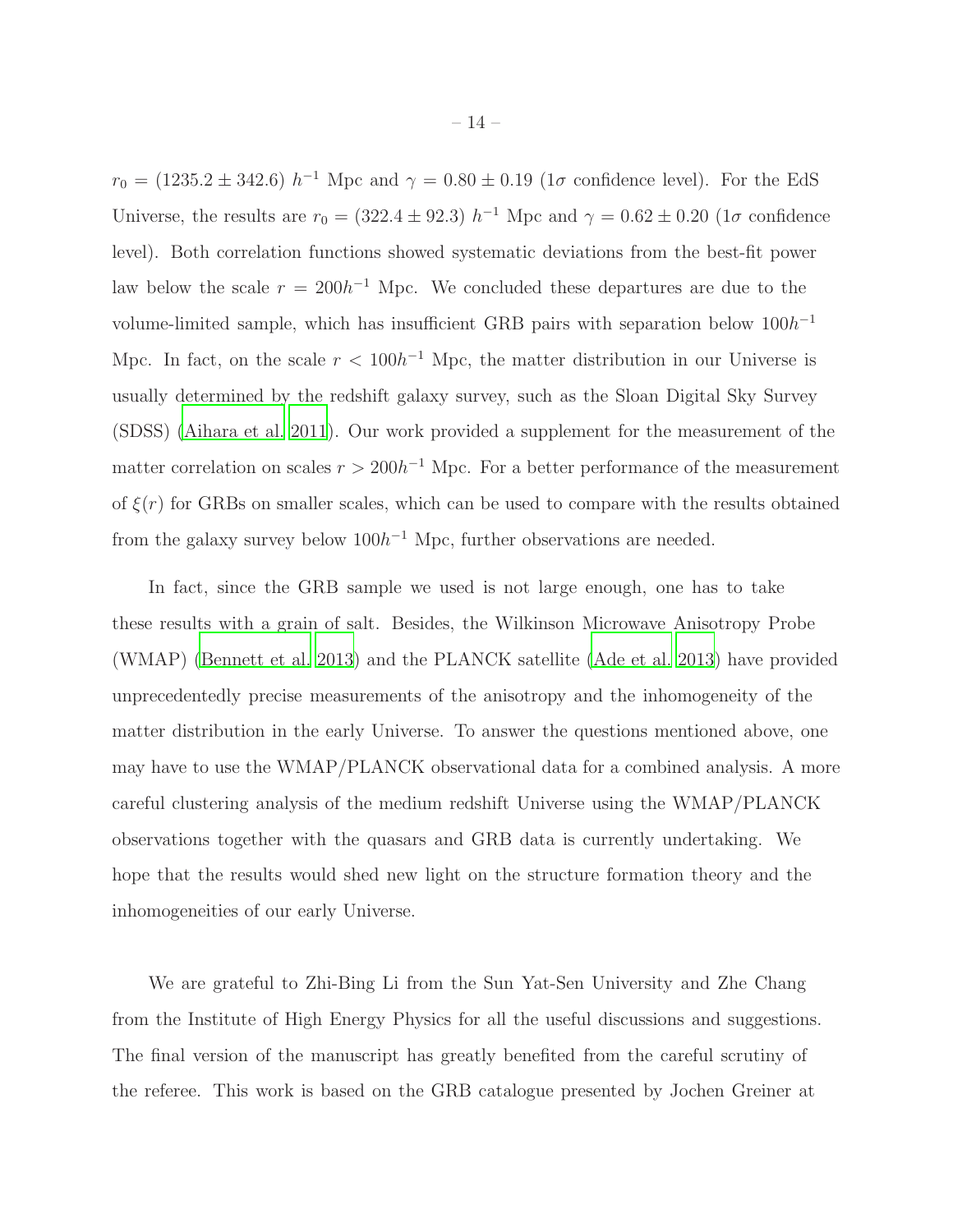<http://www.mpe.mpg.de/~jcg/grbgen.html>.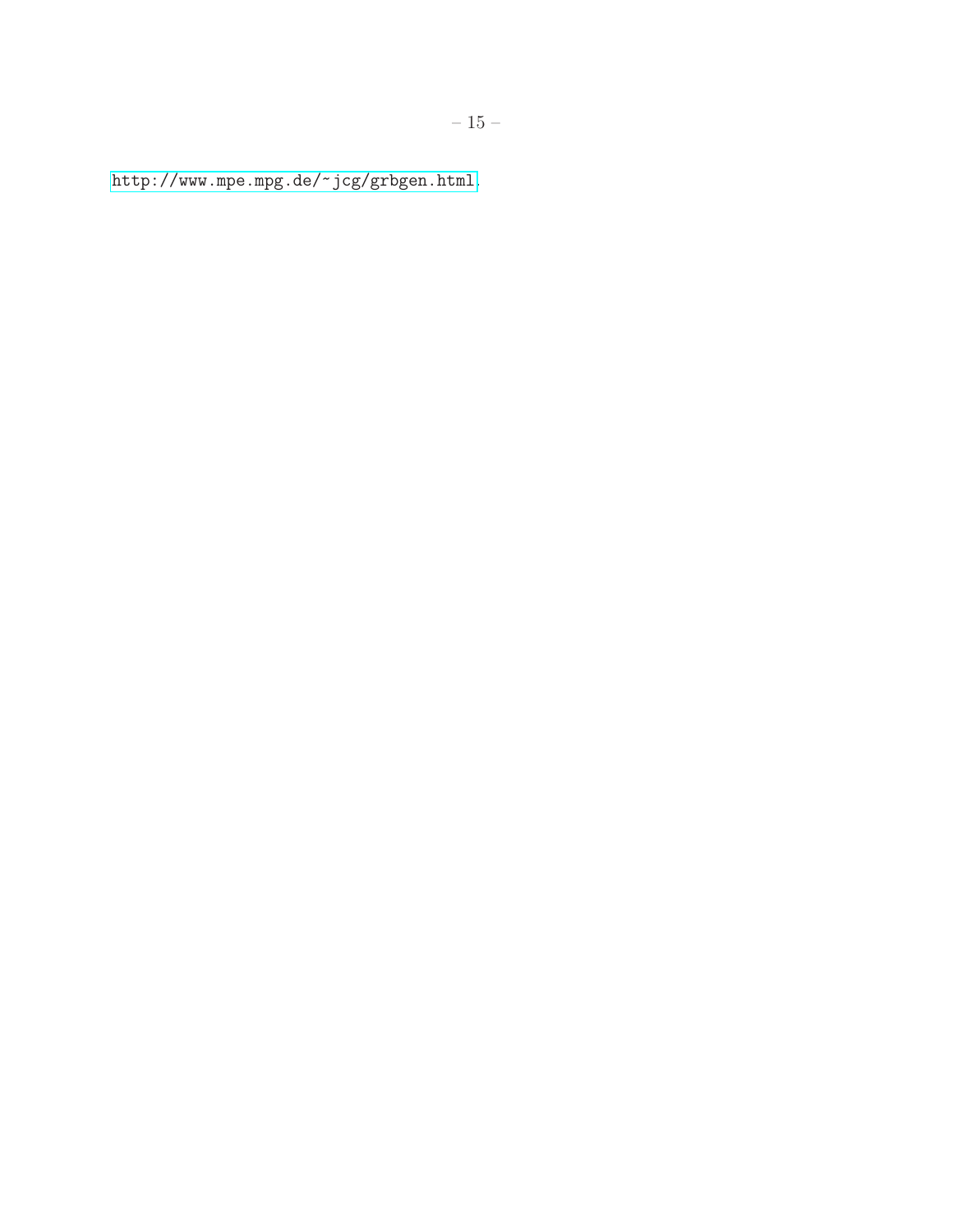#### REFERENCES

- <span id="page-15-13"></span>Ade, P. A. R. et al., [Planck Collaboration], 2013, A&A, 1303, 5062
- <span id="page-15-12"></span>Aihara, H., Allende Prieto, C., An, D., et al. 2011, ApJS, 193, 29
- <span id="page-15-4"></span>Anderson, N., Kunth, D. & Sargent, W. 1988, ApJ, 95, 644
- <span id="page-15-8"></span>Anderson, L., et al. 2012, MNRAS, 427, 3435
- <span id="page-15-10"></span>Bahcall, N. A. 1988, ARA&A, 26, 631
- <span id="page-15-6"></span>Bennett, C. L., et.al. 2013, ApJS, 208, 20B
- <span id="page-15-7"></span>Beutler, F., et al. 2011, MNRAS, 416, 3017
- <span id="page-15-9"></span>Blake, C., et al. 2012, MNRAS, 425, 405
- <span id="page-15-2"></span>Briggs, M. S., Paciesas, W. S., Pendleton, G. N., et al. 1996, ApJ, 459, 40
- <span id="page-15-0"></span>Cai, R. G., Ma, Y.-Z., Tang, B., & Tuo, Z.-L. 2013, Phys. Rev. D 87, 123522
- <span id="page-15-1"></span>Chang, Z., Li, X., Lin, H.-N., & Wang, S. 2014, Modern Physics Letters A, 29, 1450067
- Clowes, R. & Campusano, L. 1991, MNRAS, 249, 218
- Clowes, R., Campusano, L., Matthew, G., & Sochting, I. 2001, MNRAS419, 556
- <span id="page-15-5"></span>Croom, S. & Shanks, T. 1996, MNRAS, 281, 893
- <span id="page-15-3"></span>Croom, S., et al. 2005, MNRAS, 356, 415
- da Angela, J., et al. 2005, MNRAS, 360, 1040 ˆ
- <span id="page-15-11"></span>Dalton, G. B., Efstathiou, G., Maddox, S. J., & Sutherland, W. J. 1992, ApJ, 390, L1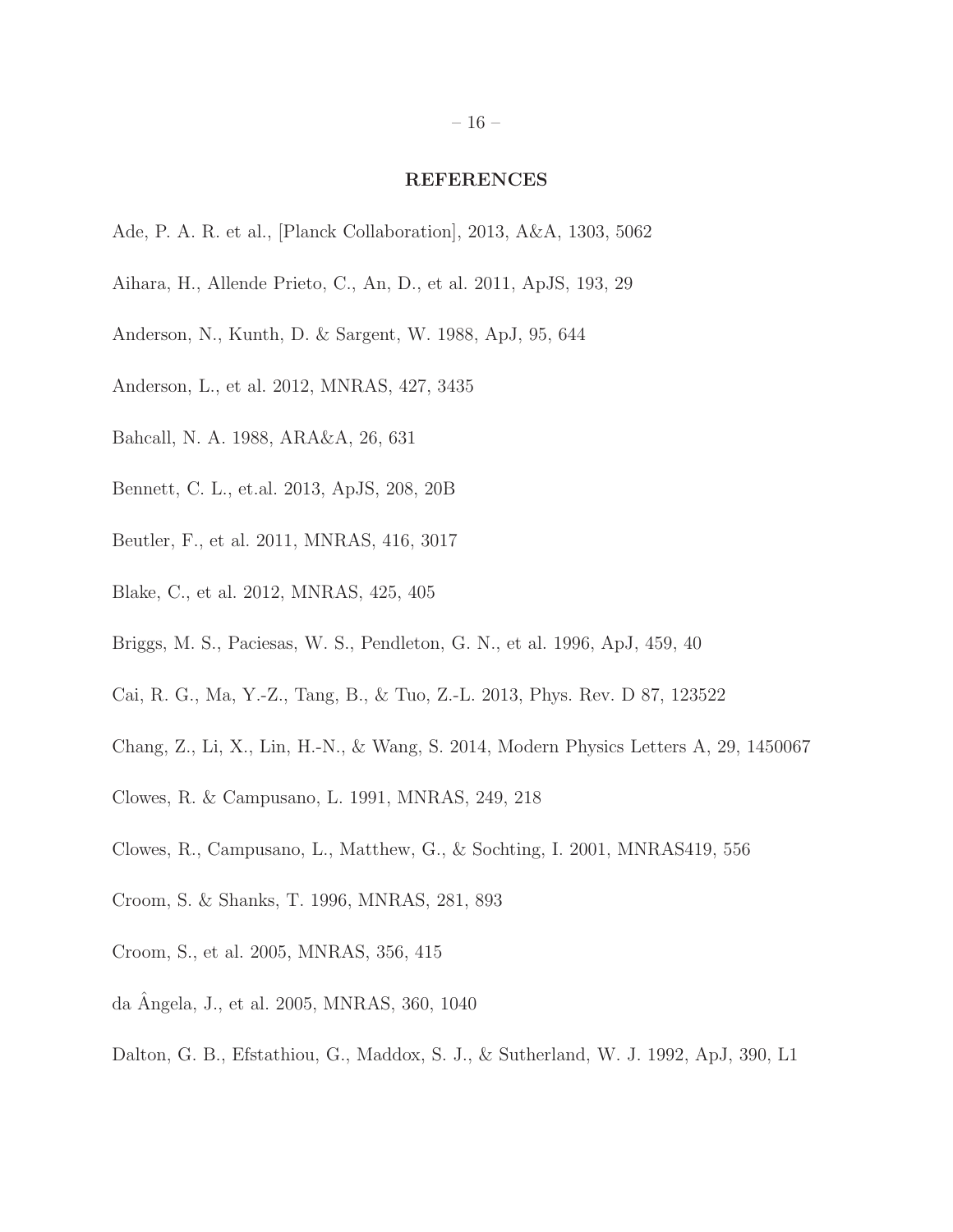- <span id="page-16-15"></span>Dalton G. B., Croft, R. A. C, Efstathiou, G., Sutherland, W. J., Maddox, S. J., & Davis, M. 1994, MNRAS, 271, L47
- <span id="page-16-10"></span>Das, S., et al. 2011, ApJ, 729, 62
- <span id="page-16-3"></span>Davis, M. & Peebles, P. J. E. 1983, ApJ, 267, 465
- <span id="page-16-12"></span>Dodelson, S., 2008, Modern Cosmology, Elsevier(Singapore) Pte Ltd.
- <span id="page-16-0"></span>Eisenstein, D. J., et al. 2005, ApJ, 633, 560
- <span id="page-16-8"></span>Eisenstein, D. J., et al. 2007, ApJ, 664, 675
- <span id="page-16-9"></span>Fowler, J. W., et al. 2010, ApJ, 722, 1148
- <span id="page-16-5"></span>Gabrielli, A., Sylos Labini, F., Joyce, M., & Pietronero, L. 2004, Statistical Physics For Cosmic Structures (Springer Verlag).
- <span id="page-16-13"></span>Gao, L., Springel, V., & White, S. D. M. 2005, MNRAS, 363, L66
- Gott, J., et al. 2005, ApJ, 624, 463
- <span id="page-16-2"></span>The GRBs catalogue presented by Jochen Greiner is available at <http://www.mpe.mpg.de/~jcg/grbgen.html>
- <span id="page-16-4"></span>Hamilton, A. J. S. 1993, ApJ, 417, 19
- <span id="page-16-14"></span>Hermit, S., et al. 1996, MNRAS, 283, 709
- <span id="page-16-7"></span>Hinshaw, G. F., et al. 2013, ApJS, 208, 19H
- <span id="page-16-1"></span>Horvath, I., Hakkila, J., & Bagoly, Z. 2014, A&A, 561, L12
- <span id="page-16-6"></span>Iovino, A. & Shaver, P. 1988, ApJ, 330, L13
- <span id="page-16-11"></span>Keisler, R., et al., 2011, ApJ, 743, 28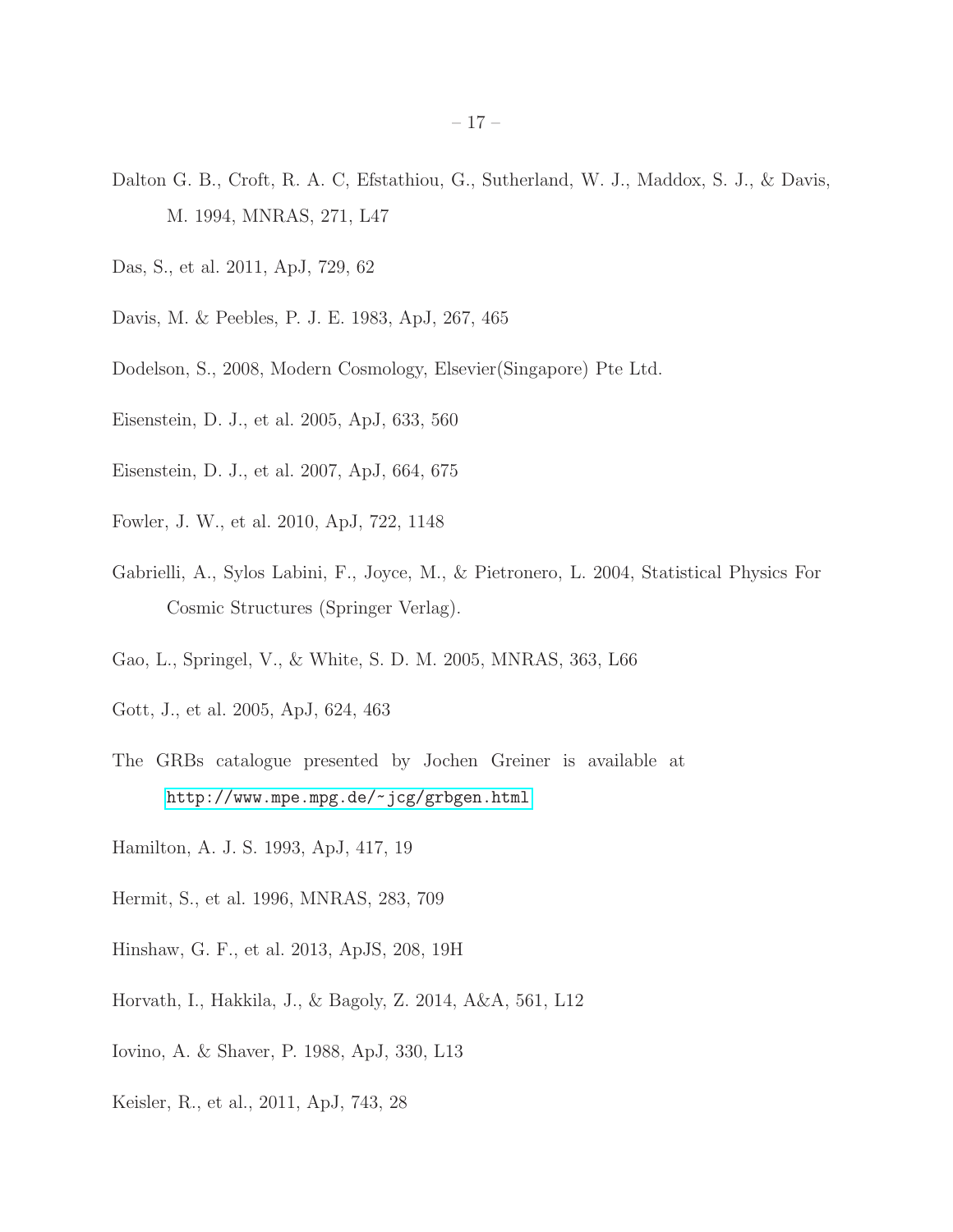- <span id="page-17-5"></span>Kerscher, M., Szapudi, I., & Szalay A. 2000, ApJ, 535, L13
- <span id="page-17-0"></span>Kundic, T. 1997, ApJ, 482, 631
- <span id="page-17-3"></span>Labini, F. S. & Vasilyev, N. L. 2008, A&A, 477, 381
- <span id="page-17-12"></span>La Franca, F., Andreani, P., & Cristiani, S. 1998, ApJ, 497, 529
- <span id="page-17-6"></span>Landy, S. D. & Szalay, A. 1993, ApJ, 412, 64
- Li, M.-H. & Li, Z.-B., in preparation.
- <span id="page-17-2"></span>Magliocchetti, M., Ghirlanda, G., & Celotti, A. 2003, MNRAS, 343, 255
- <span id="page-17-13"></span>Maddox, S. J., Efstathiou, G., Sutherland, W. J., & Loveday, J. 1990, MNRAS, 242, 43P.
- <span id="page-17-11"></span>Martinez, V., et al. 2009, ApJ, 696, L93
- <span id="page-17-1"></span>Meszaros, A., Bagoly, Z., Horvath, I., Balazs, L. G., & Vavrek, R. 2000, ApJ, 539, 98
- <span id="page-17-8"></span>Mo, H. J. & Fang, L. Z. 1993, ApJ, 410, 493
- <span id="page-17-16"></span>Nichol, R. C, Collins, C A., Guzzo, L., & Lumsden, S. L. 1992, MNRAS, 255, 21p
- <span id="page-17-10"></span>Padmanabhan, N., et al. 2012, MNRAS, 427, 2132
- <span id="page-17-14"></span>Peacock, J. A. & West, M. J. 1992, MNRAS, 259, 494
- <span id="page-17-4"></span>Peebles, P. J. E. 1980, The Large-Scale Structure of the Universe. Princeton Univ. Press, Princeton, NJ.
- <span id="page-17-7"></span>Pons-Borderia, M.-J., et al. 1999, ApJ, 523, 480
- <span id="page-17-15"></span>Postman, M., Huchra, J. P., & Geller, M. J. 1992, ApJ, 384, 404
- <span id="page-17-9"></span>Reichardt, C. L., et al. 2012, ApJ, 755, 70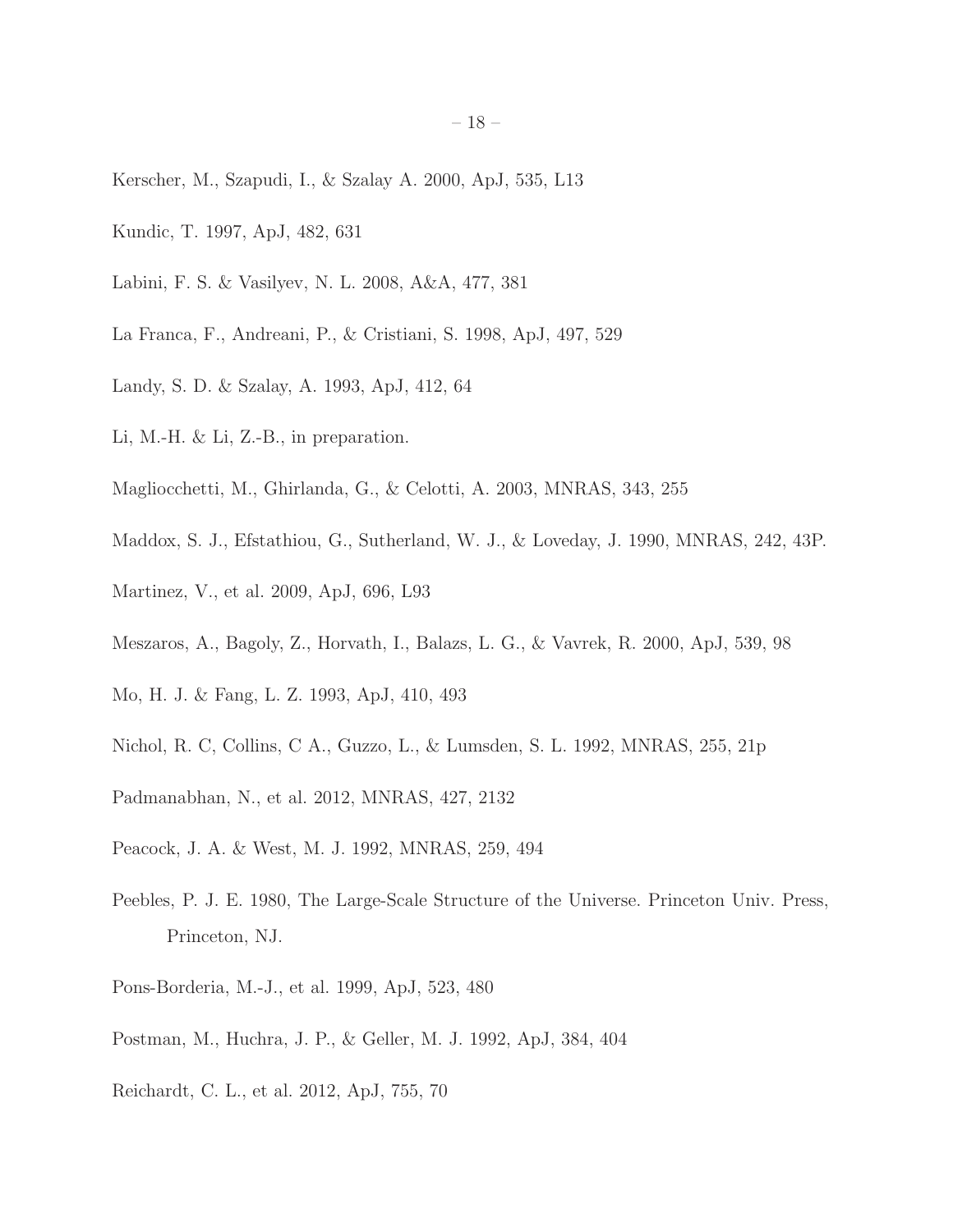- <span id="page-18-14"></span>Riess, A. G., et al. 2011, ApJ, 730, 119
- <span id="page-18-0"></span>Ross, P. N., et al. 2007, MNRAS, 381, 573
- <span id="page-18-4"></span>Sarkar, P., et al. 2009, MNRAS, 399, L128
- <span id="page-18-6"></span>Scranton, E., Johnston, D., Dodelson, S., et al. 2002, ApJ, 579, 48
- <span id="page-18-5"></span>Scrimgeour, M., et al. 2012, MNRAS, 425, 116
- <span id="page-18-8"></span>Shaver, P. 1984, A&A, 136, L9
- <span id="page-18-9"></span>Shaver, P. 1987, Nature, 326, 773
- <span id="page-18-10"></span>Shanks, T., Fong, R., Boyle, B., & Peterson, B. 1987, MNRAS, 227, 739
- <span id="page-18-11"></span>Shanks, T. & Boyle, B. J. 1994, MNRAS, 271, 753
- <span id="page-18-12"></span>Springel, V., et al. 2005, Nature, 435, 629
- Steinhardt, J. P. & Turok, N. 2007, Endless Universe: Beyond the Bang. Random House. p. 114.
- <span id="page-18-2"></span>Vavrek, R., Balazs, L. G., Meszaros, A., Horvath, I., & Bagoly, Z. 2008, MNRAS, 391, 1741
- <span id="page-18-1"></span>Wang, J. S. & Wang, F. Y. 2014, to be published in MNRAS, arXiv:astro-ph/1406.6448.
- <span id="page-18-3"></span>Yadav, J., et al. 2005, MNRAS, 364, 601
- <span id="page-18-7"></span>Zehavi, I., Blanton, M. R., Frieman, J. A., et al. 2002, ApJ, 571, 172
- <span id="page-18-15"></span>Zehavi, I., et al. 2004, ApJ, 608, 16

<span id="page-18-13"></span>This manuscript was prepared with the AAS IATEX macros v5.2.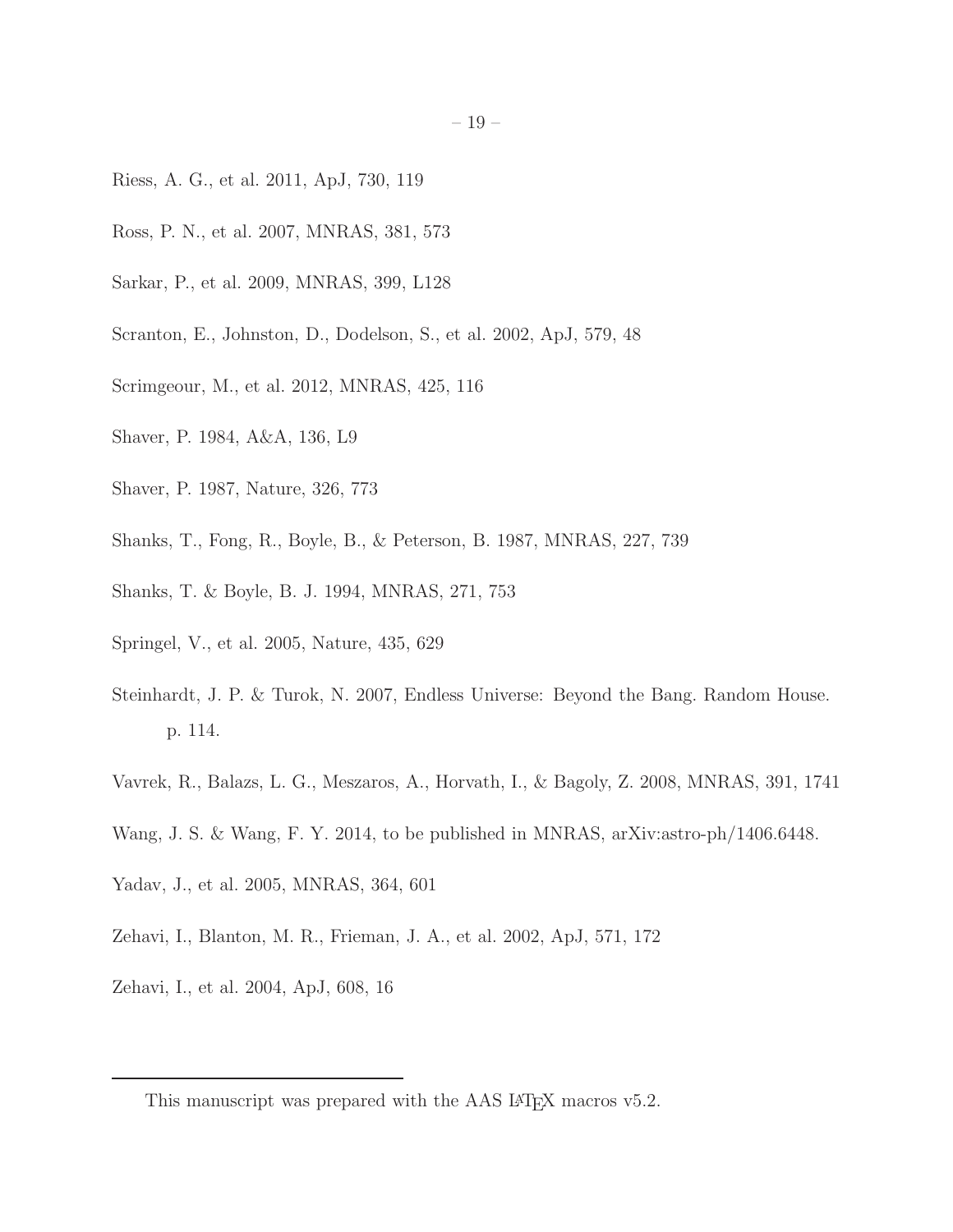

<span id="page-19-0"></span>Fig. 1.— The redshift distribution of the 373 GRB data. The y-axis denotes the number of objects in each redshift bin.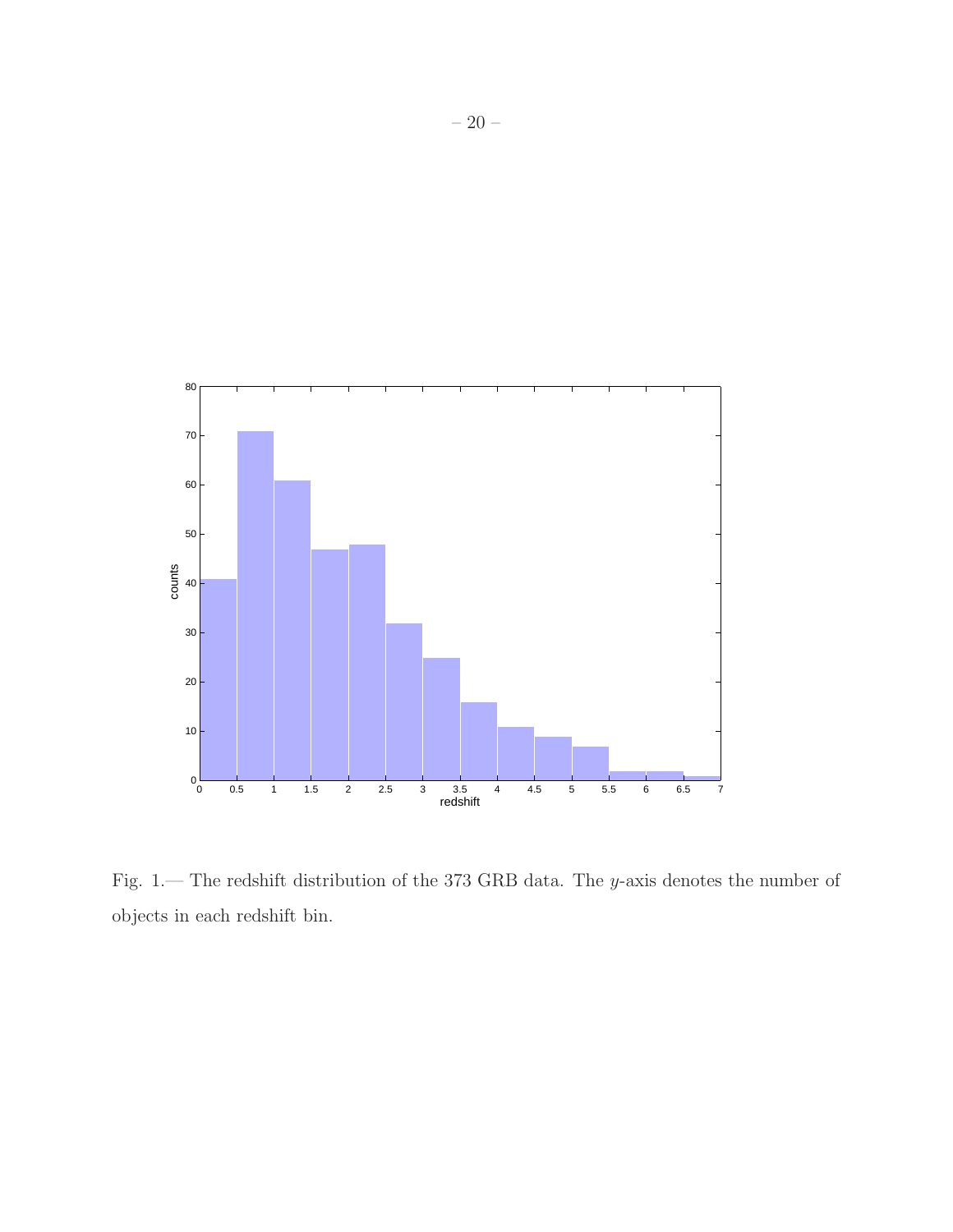

(b)  $(\Omega_m, \Omega_\Lambda) = (1, 0)$ 

<span id="page-20-0"></span>Fig. 2.— The real-space correlation function,  $\xi(r)$  of the GRBs for different number of objects in the auxiliary random catalogue. The results are presented in both the ΛCDM model,  $(\Omega_m, \Omega_\Lambda) = (0.28, 0.72)$  and the EdS Universe,  $(\Omega_m, \Omega_\Lambda) = (1, 0)$ . Circles, squares, and triangles respectively represent the results obtained from that the random catalogues are 5, 10, and 20 times the density of GRB data. Error bars are calculated from the jackknife method by equation [\(9\)](#page-7-0) with the  $N' = 7$ .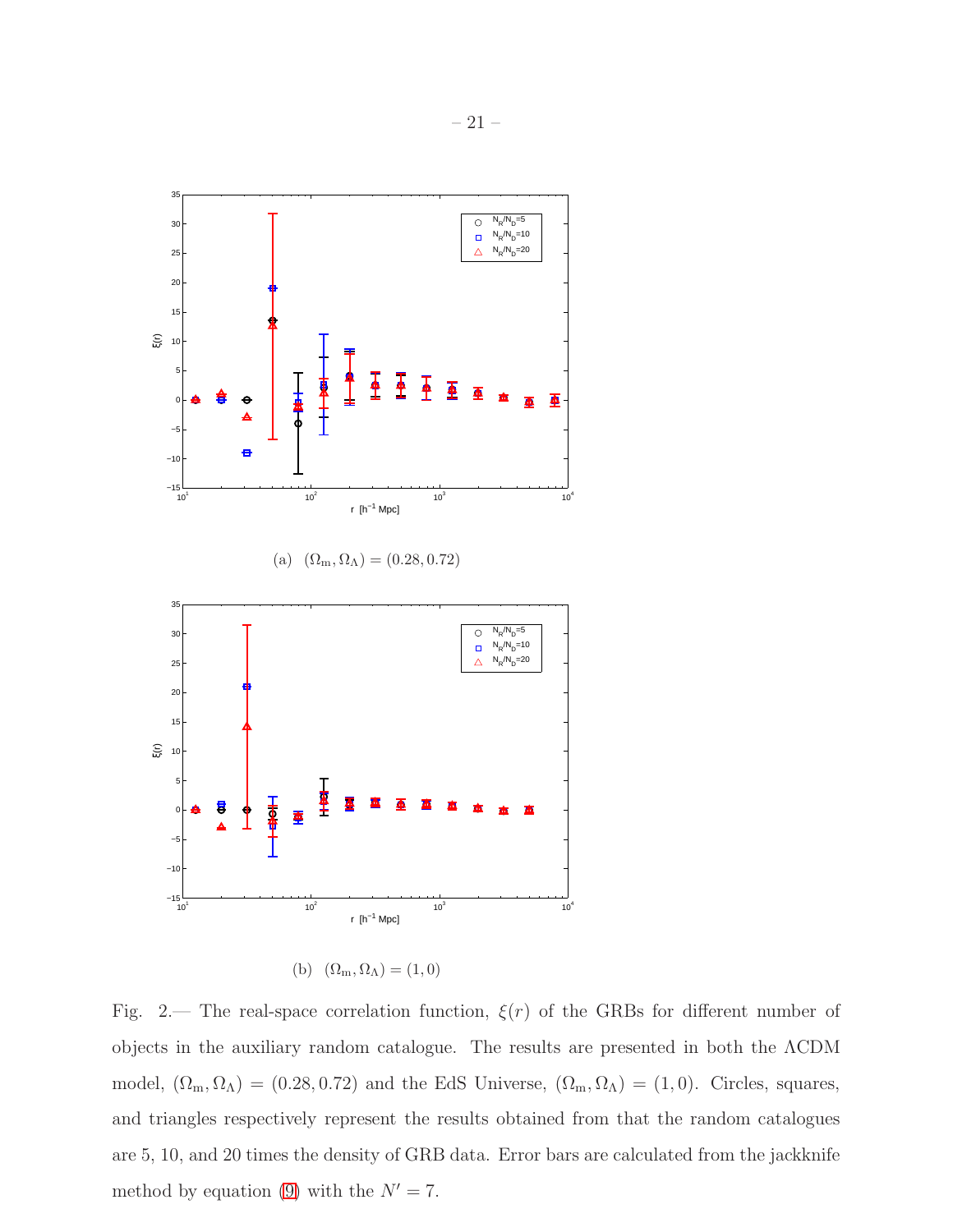

<span id="page-21-0"></span>Fig. 3.— The redshift evolution of the measured  $\xi(r)$  for GRBs in the  $\Lambda$ CDM model with  $(\Omega_{\rm m}, \Omega_{\Lambda}) = (0.28, 0.72)$ . The  $\xi(r)$  for  $z < 1.5$  (black circles) and for  $z > 1.5$  (blue squares) with  $1\sigma$  jackknife error bars are plotted.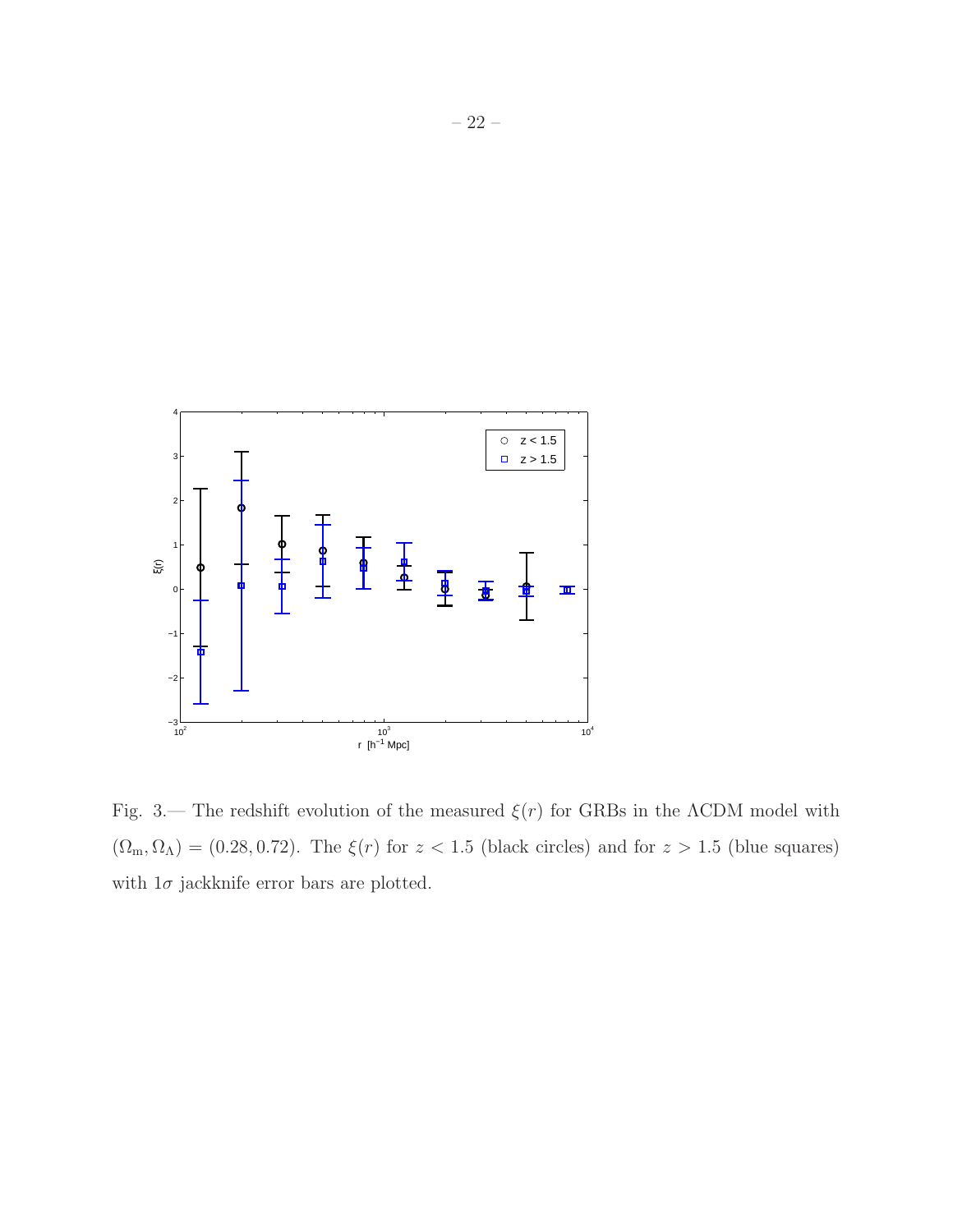

<span id="page-22-0"></span>Fig. 4.— The best-fit power law of the measured  $\xi(r)$  for the GRBs from [Greiner \(2014](#page-16-2)). (a) For the ΛCDM universe with  $(\Omega_m, \Omega_\Lambda) = (0.28, 0.72)$ . The best-fit values of the correlation length  $r_0$  and the slope  $\gamma$  are  $r_0 = 1235.2 \pm 342.6$   $h^{-1}$  Mpc and  $\gamma = 0.80 \pm 0.19$  (1 $\sigma$ ) confidence level), with  $\bar{\chi}^2_{\rm min} = 0.19$ . (b) For the EdS Universe with  $(\Omega_{\rm m}, \Omega_{\Lambda}) = (1, 0)$ . The best-fit parameters are  $r_0 = 322.4 \pm 92.3 h^{-1}$  Mpc and  $\gamma = 0.62 \pm 0.20$  (1 $\sigma$  confidence level), with  $\bar{\chi}^2_{\rm min} = 0.21$ . In both figures, triangles represent the measured  $\xi(r)$  obtained from that the density of random points is 20 times of that of the GRB data. The  $1\sigma$ -error bars are calculated from the jackknife method by equation [\(9\)](#page-7-0) with the  $N' = 7$ .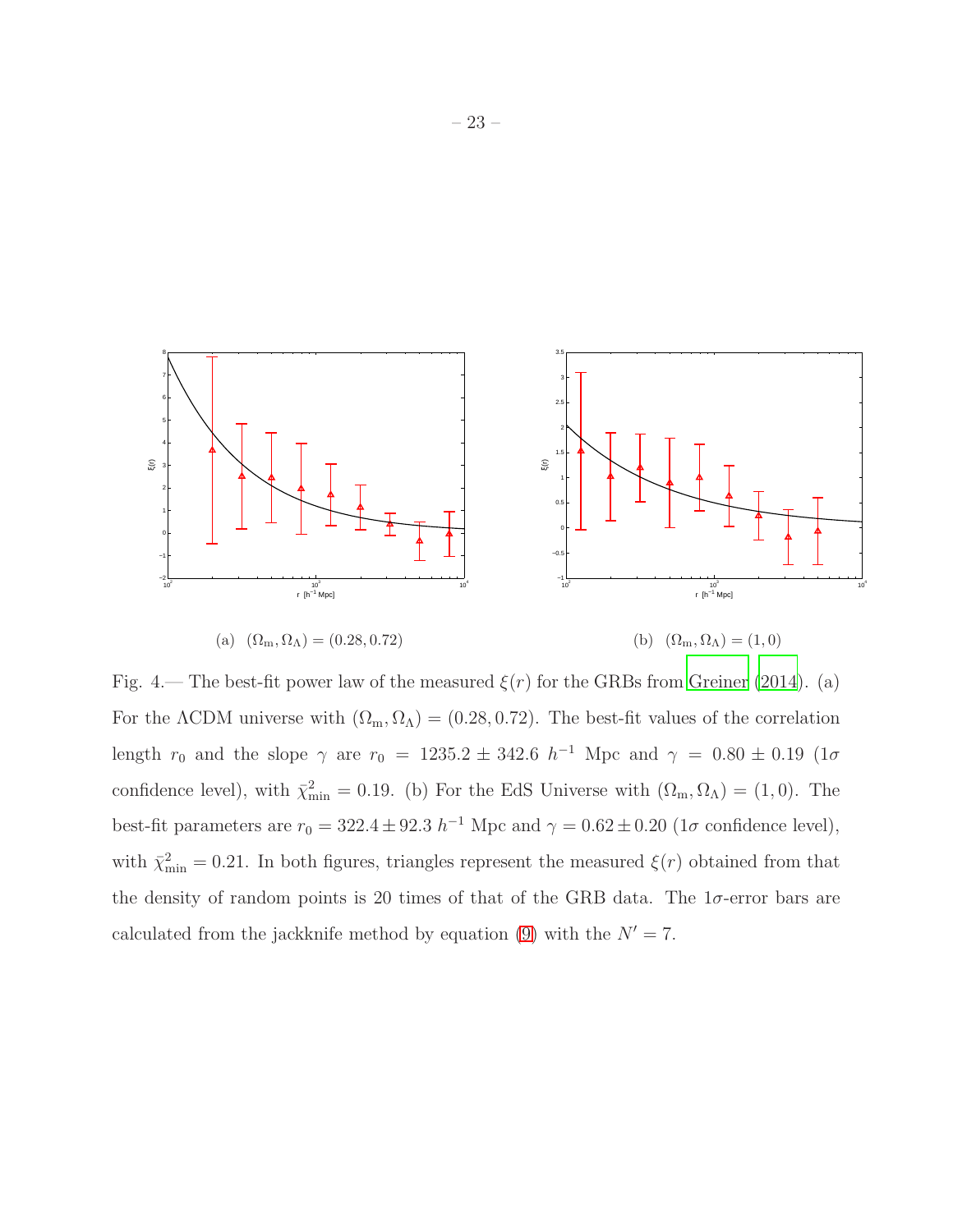

<span id="page-23-0"></span>Fig. 5.— The best-fit power law of the measured  $\xi(r)$  for the GRBs at z < 1.5 from [Greiner \(2014\)](#page-16-2) for the  $\Lambda$ CDM universe with  $(\Omega_m, \Omega_\Lambda) = (0.28, 0.72)$ . Triangles represent the measured  $\xi(r)$  obtained from that the density of random points is 20 times of that of the GRB data. The  $1\sigma$ -error bars are calculated from the jackknife method by equation [\(9\)](#page-7-0) with the  $N' = 5$ . Solid black lines indicate the best-fit power law of  $\xi(r)$ . The best-fit values of the correlation length  $r_0$  and the slope  $\gamma$  are  $r_0 = 181.4 \pm 113.9$   $h^{-1}$  Mpc and  $\gamma = 1.12 \pm 0.46$ , with  $\bar{\chi}^2_{\text{min}} = 0.54$ .